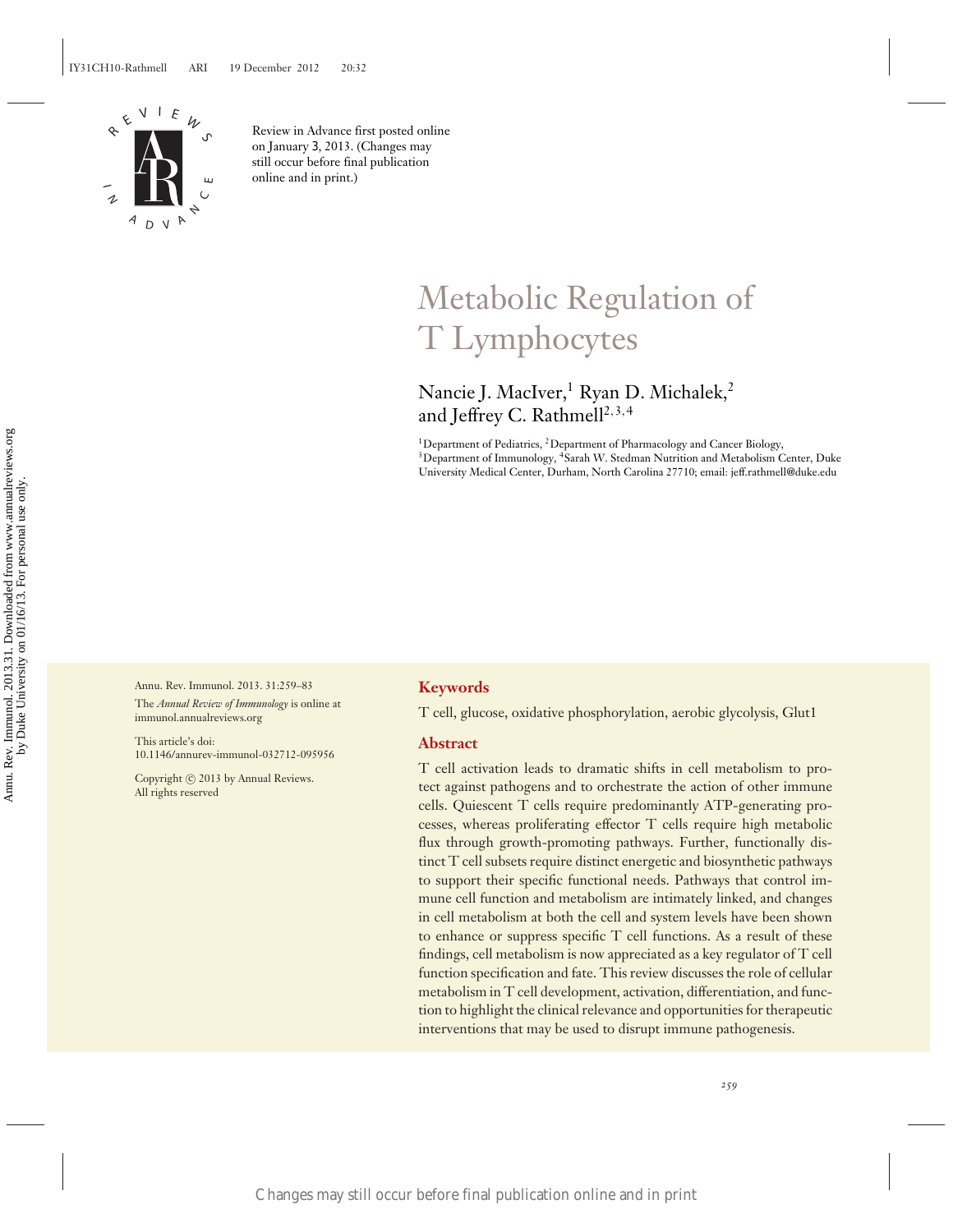## **INTRODUCTION**

One of the most fundamental cellular requirements is the ability to access sufficient and appropriate nutrients to support essential cellular functions. As cells are stimulated to grow, proliferate, or die, their metabolic requirements change, and it is important that cellular metabolism matches these demands. Although immune cells spend a significant amount of time in blood, where nutrients are generally abundant, the manner in which these cells uptake and utilize nutrients remains of fundamental importance. We now understand that the regulation of nutrient uptake and utilization is critically important for the control of immune cell number and function. Furthermore, the pathways that control immune cell function and metabolism are intimately linked. These associations and newly found coordination between the immune system and classical metabolic tissues now provide new opportunities to impact immune function in

**Glycolysis:** metabolic program in which glucose-derived pyruvate is converted to lactate, producing  $CO<sub>2</sub>$  and two molecules of ATP for every one molecule of glucose; does not require the presence of oxygen

## **Aerobic glycolysis:**

metabolic program in which glycolytic flux is high and lactate is produced from glucose-derived pyruvate, despite the presence of sufficient oxygen

proliferative tissues and cells has a rich history. In a seminal finding nearly a century ago, Otto Warburg (1) first observed that rather than relying on mitochondrial oxidative pathways for maximal energy generation, cancer cells use the less efficient process of glycolysis, producing lactic acid even in the presence of sufficient oxygen (2). Interestingly, Warburg was also one of the first to study leukocyte metabolism and found the same to be true of activated leukocytes: Resting leukocytes use primarily an aerobic oxidative metabolism, whereas stimulation leads to a shift toward glycolysis as the primary metabolic program (3). These findings were contrary to classical biochemistry of the time for mammalian cells, as it was believed that cells would rely on the conversion of pyruvate to lactate only when mitochondria were damaged or if oxygen was not present. As these cells used glycolysis even in the presence of oxygen, this metabolic program was termed aerobic glycolysis. Experiment the three control times in the control times are control times and operators. A publisation of the material control times and control times are control times and any formulation on distant  $\frac{1}{2}$  presents. A

both healthy and diseased states.

The study of cellular metabolism and the manner in which metabolism can change in

The similarity of cancer cell and activated lymphocyte metabolism is not coincidental and begins to explain why cells may choose aerobic glycolysis over more energy-efficient mitochondrial oxidative pathways. In the end, metabolism must match cell functional demands, and both cancer cells and stimulated lymphocytes are signaled to grow and rapidly proliferate. They share, therefore, a metabolic demand to prioritize efficient and rapid biosynthesis over efficient energy/ATP production. The shift from oxidative metabolism to glycolysis is perfectly suited to match this shift in metabolic demand, as oxidative metabolism funnels glucose-derived pyruvate to the mitochondria for oxidation potentially down to carbon dioxide, and glycolysis produces many intermediates that can be used for biosynthesis (**Figure 1**). In addition to increased glycolysis, some glucose transitions through the mitochondria and a portion of the tricarboxylic acid (TCA) cycle to generate citrate for lipid synthesis. To allow continued TCA flux as citrate molecules are removed to produce lipid membranes, glutamine oxidation increases in a process of anapleurosis that can provide α-ketoglutarate for the TCA cycle and metabolic intermediates for biosynthesis of a variety of macromolecules. Thus, although aerobic glycolysis is best characterized by increased rates of glycolysis, coordinated action of glycolysis and mitochondrial metabolism is essential.

The molecular details of how T cell metabolism is regulated, and how changes in metabolism impact cell function, are now becoming apparent. In particular, resting T cells appear to oxidize glucose-derived pyruvate along with lipids and amino acids. Upon activation, glycolysis increases along with glutamine oxidation. Lipid oxidation, however, decreases sharply, and lipid synthesis rather than oxidation is favored. At the end of an immune response, most cells die. The cells that survive to become memory cells, however, revert back to lipid oxidation and an increased capacity for efficient energy generation.

Both maintenance of basal oxidative metabolism in the resting cell and the transition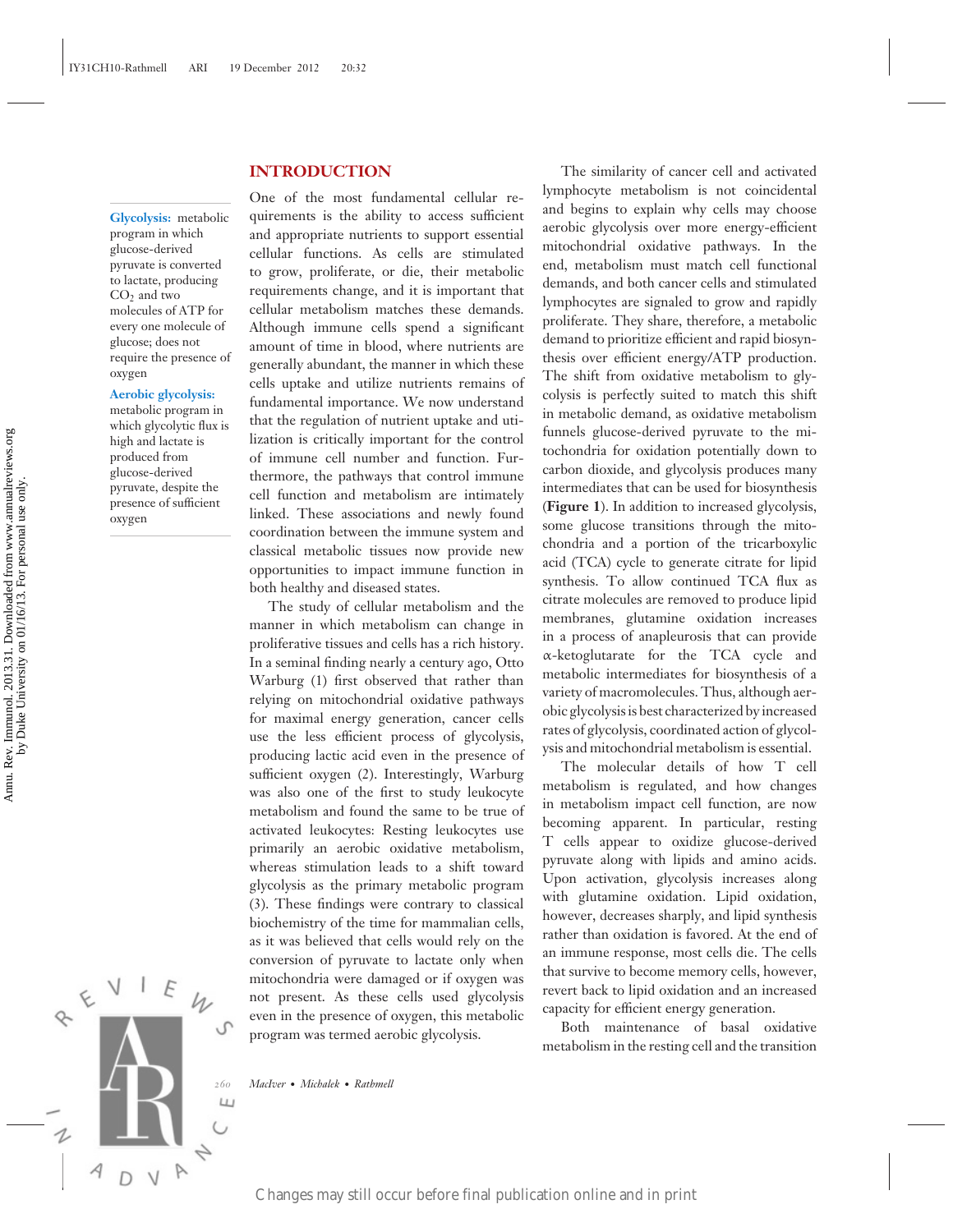

T cell metabolic programs match functional demands. Resting T cells oxidize glucose-derived pyruvate, along with lipids and amino acids, to efficiently produce ATP/energy required for immune surveillance. Upon activation, lipid oxidation is downregulated, and glycolysis increases along with glutamine oxidation, in order to produce biosynthetic precursors required for rapid cell growth and proliferation. At the end of an immune response, the cells that survive to become memory T cells revert back to lipid oxidation with increased capacity for efficient energy generation.

to glutamine and glucose uptake and aerobic glycolysis in activated T cells are highly regulated processes that are controlled both transcriptionally and posttranscriptionally. These intracellular processes are regulated by specific extracellular signals that shape cell metabolism so that activated lymphocytes are metabolically distinct from resting cells and have the appropriate nutrient input to meet their functional demands. Even lymphocyte subsets show metabolic distinctions that may reflect specific functional needs. Our current understanding of these metabolic processes in lymphocytes is discussed in this review, with consideration given to the clinical relevance of lymphocyte metabolism in states of differentiation, immune dysregulation, and nutritional disorders. Changes may still occur before final publication of the changes may still occur before final publication online and in print  $\frac{1}{2}$  contained from www.annuallelinal publication of the changes may still online and in pr

## **THYMOCYTE METABOLISM AND NOTCH**

Lymphocyte development is highly regulated and involves multiple proliferative and selection

events prior to the emergence of naive resting T cells from the thymus. Upon arrival from the bone marrow, double-negative (DN) thymocytes initiate V(D)J rearrangement to generate antigen receptors. If a T cell receptor (TCR) β chain is successfully rearranged, DN cells undergo β-selection and transition through the DN3 and DN4 phases of thymic development. This particular selection event then leads to significant proliferation. Interestingly, the glucose transporter Glut1 is specifically induced at this stage and may indicate an increase in glycolysis (4, 5). Glut1 is then downregulated as cells mature to more quiescent CD4+CD8+ doublepositive (DP) or CD4+CD8<sup>−</sup> and CD4−CD8<sup>+</sup> single-positive (SP) cells.

Multiple signaling pathways are essential in early thymic differentiation, and the Notch signaling pathway plays a key role in regulating metabolism. Upon ligation, Notch undergoes proteolytic cleavage that results in release of an intracellular domain of the Notch receptor

*www.annualreviews.org* • *T Lymphocyte Metabolism 261*

#### **T cell receptor**

**(TCR):** recognizes antigen presented by an MHC molecule on an adjacent cell and, via complex with CD3 signaling molecules, provides the first signal in T cell activation

**Glut1:** ubiquitously expressed glucose transporter that is critical for hematopoietic cell glucose uptake

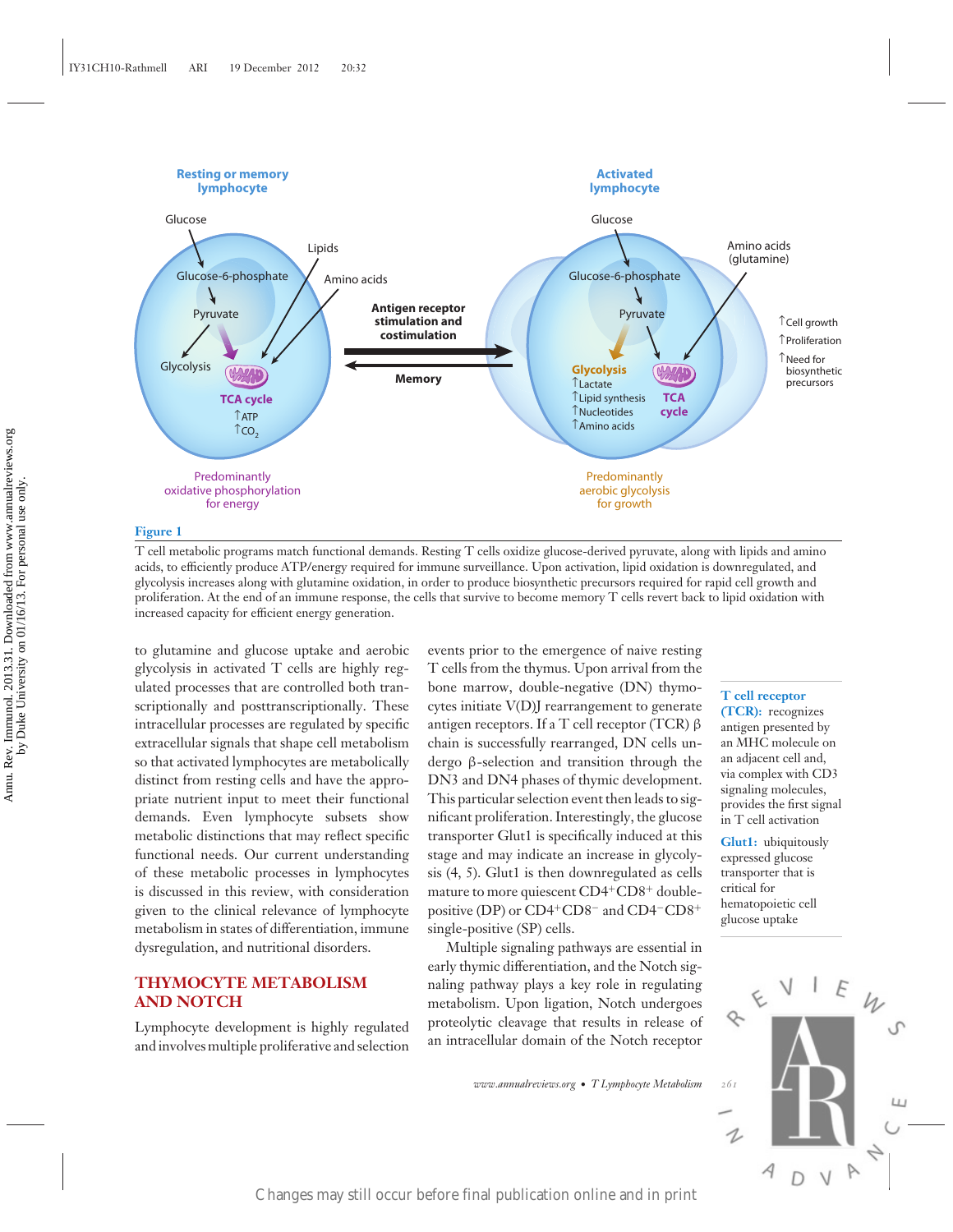#### **Notch1:**

transmembrane protein with intracellular signaling that regulates thymocyte development and promotes glucose metabolism

**PI3K:** family of intracellular enzymes able to phosphorylate the 3-position hydroxyl group of the inositol ring of phosphatidylinositol, resulting in phosphatidylinositol 3-phosphate, which can recruit, bind, and activate Akt

**Akt:** serine threonine kinase recruited to the cell membrane by phosphatidylinositol 3-phosphate; once phosphorylated by PDK1 and the mTORC2 complex, Akt promotes aerobic glycolysis and cell survival and activates the mTOR pathway

#### β**-oxidation:**

mitochondrial oxidative pathway that catabolizes lipids to generate FADH2, NADH, and acetyl-CoA and allows production of up to 106 ATP per palmitate molecule

#### **IL-7:**

cytokine/interleukin that is critically important in T cell survival and plays a role in regulating glucose metabolism



(ICN), which serves as a transcriptional regulator that can promote a variety of developmental fate decisions (6). Similar to its role in developmental fate, Notch has an essential role in early T cell development. Mice with an inducible knockout of Notch1 during the neonatal period had a severe deficiency of thymocyte development, with developmental arrest of the most immature stage (CD44+CD25−) thymocytes (7). In contrast, expression of constitutively active Notch1 in hematopoietic stem cells resulted in an ectopic outgrowth of immature CD4+CD8<sup>+</sup> DP T cells in the bone marrow (8).

In addition to promoting hematopoietic stem cell differentiation toward the T cell lineage, Notch signaling is critical in β-selection of DN thymocytes (9). DN thymocytes atrophied when deprived of Notch signals, with lower Glut1 expression and decreased glycolytic rate, eventually leading to apoptotic death. The mechanism by which Notch signaling promotes thymocyte glucose metabolism is not entirely clear, but Notch can lead to activation of the phosphatidylinositol 3-kinase (PI3K)/Akt signaling pathway, which is well established to drive glucose metabolism and aerobic glycolysis in a variety of systems (10). Inhibition of PI3K or Akt in DN thymocytes suppressed glucose metabolism, whereas overexpression of a myristoylated and constitutively active Akt1 (Myr-Akt) restored glucose metabolism in Notch-deprived thymocytes (9). Importantly, this overcame the block in early pre-T cell development observed upon disruption of Notch signaling. Example 16. The model and interaction of the colline and in the state of the model and in the state of the colline and interaction of the state of the state of the state of the state of the state of the state of the state

#### **RESTING T CELLS**

Upon exit from the thymus, mature resting T cells have low metabolic requirements that serve to fuel basal energy generation and replacement biosynthesis. Naive resting T cells are not precisely resting but rather continually migrating through secondary lymphoid tissues on immune surveillance prior to activation. Thus, cytoskeletal rearrangements occur constantly. This process is ATP expensive but requires only basal replacement biosynthesis.

*262 MacIver* · *Michalek* · *Rathmell*

Resting T cells, therefore, have a metabolic balance that favors energy production over biosynthesis. To accommodate this need, resting T cells rely predominantly on the high-energyyielding processes of fatty acid β-oxidation and pyruvate and glutamine oxidation via the TCA cycle. But even resting T cells require cellextrinsic signals to maintain this basal energy– generating metabolism. If T cells are removed from their normal microenvironment, they internalize and degrade Glut1 as well as other nutrient transporters, thus preventing sufficient nutrient uptake to maintain viability. Both the IL-7 receptor (IL-7R) and TCR are important in this process.

## **IL-7**

IL-7 is critically important for T cell growth and survival. It is a prosurvival factor for early thymocytes, resting peripheral naive T cells, and memory T cells. Indeed, defects in this pathway are a cause of severe combined immunodeficiency in humans and mice. IL-7R signaling through the unique IL-7Rα and the common  $\gamma$  chain ( $\gamma$ <sub>c</sub>) leads to activation of the Janus kinase JAK3 and phosphorylation of signal transducer and activator of transcription-5 (STAT5) as well as a more delayed activation of the PI3K/Akt signaling pathway (11, 12). IL-7 is essential for naive T cell survival (13), and induction of Bcl-2, in particular, plays an important role. Consistent with this role, the expression of a T cell–specific Bcl-2 transgene to inhibit apoptosis was sufficient to rescue the development and survival of IL-7R-deficient T cells (14, 15). Nevertheless, T cell numbers and function were not completely rescued by Bcl-2, indicating an additional role for IL-7 and the IL-7R beyond simply preventing cell death.

One alternative role for the IL-7R is regulation of basal glucose and amino acid metabolism to meet the needs of quiescent T cells. Normally, T cells that fail to receive normal microenvironmental cues undergo cellular atrophy, with decreased cell size and metabolism that ultimately lead to apoptosis (16). IL-7 is expressed by stromal cells in T cell zones and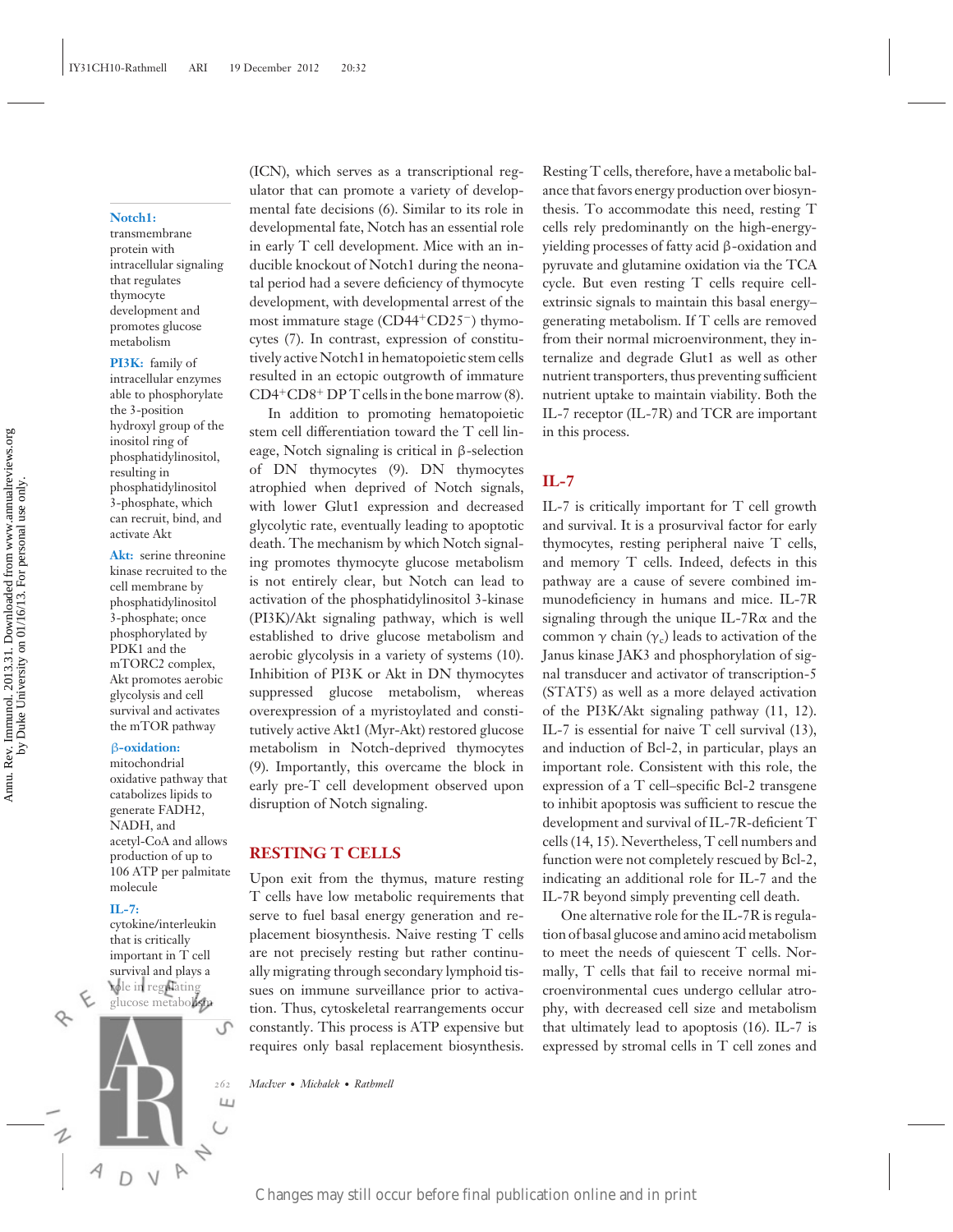plays a key role in preventing atrophy and maintaining resting T cell metabolism. Culture of naive T cells in recombinant IL-7 can partially maintain cell size, glucose uptake, and glycolysis. These changes are linked to the prosurvival effects of IL-7, as glucose deprivation inhibits IL-7-mediated cell survival despite Bcl-2 induction (11). The IL-7R regulates glucose uptake largely through the PI3K/Akt/mTOR pathway, which can promote cell surface trafficking of Glut1 (11, 17, 18). This regulation of glycolysis by the IL-7R is critical for basal T cell metabolism in vivo, as conditional deletion of the IL-7R in mature T cells in vivo leads to cellular atrophy and an inability to maintain glycolysis (19). In addition to metabolizing glucose, resting T cells oxidize amino acids, and recent studies indicate that IL-7-induced growth of CD8<sup>+</sup> T cells is dependent on amino acids and that amino acid transporters are specific targets of IL-7 signaling (20), implying a broad role for IL-7 in resting T cell metabolism.

#### **Antigen Receptor**

The TCR also provides a signal to maintain cell homeostasis in the naive T cell population (21, 22). In the absence of TCR signal, Glut1 expression decreases, thus limiting glucose uptake and subsequent baseline ATP production and biosynthetic capacity, which leads to metabolic stress and apoptosis (11, 16, 23). Similarly, antigen receptor in B cells is also required to maintain glucose metabolism via PI3K (24). The manner in which antigen receptor stimulation maintains baseline Glut1 expression in lymphocytes is not completely understood; however, in activation, TCR signaling is sufficient to upregulate Glut1 expression (10), and similar signaling pathways likely exist in resting cells.

## **T CELL ACTIVATION**

Stimulated T cells must rapidly grow, divide, and exert effector function. As a result, the metabolic requirements of T cells increase dramatically upon activation, to support biosynthesis of intracellular constituents including

lipid membranes, nucleic acids, and proteins. T cells meet this demand and maintain sufficient intermediate metabolites for cell growth by simultaneously increasing glucose and glutamine metabolism while decreasing lipid oxidation (**Figure 1**). Studies on peripheral blood leukocytes, which were first performed by Otto Warburg, showed that glycolysis and lactate production, in particular, are strongly increased upon mitogenic stimulation (3). More recent studies have found the same for mitogen-activated thymocytes (25) and peripheral T cells (26). In a more physiologic system, immunization leads to a rapid increase in Glut1 expression, indicating an increase in glucose uptake and metabolism during acute in vivo T cell stimulation (27). Importantly, these metabolic changes strongly contribute to and are essential for proper T cell function. Excessively increased glucose uptake in T cells with transgenic expression of Glut1 can lead to increased cytokine production and proliferation and, ultimately, to lymphoproliferative disease (23, 27). Conversely, inadequate nutrients or direct metabolic inhibition prevents T cell activation and proliferation (23, 28). If prolonged, this can lead to T cell anergy (29) or cell death. Consistent with a metabolic requirement or checkpoint in effector T cell (Teff) proliferation and function, the glycolytic inhibitor 2 deoxyglucose (2DG) can protect animals from experimental autoimmune encephalomyelitis (EAE) (30). The metabolic program of activated T cells is regulated at both the transcriptional and posttranscriptional levels (**Table 1**). Given the similar metabolic demands and glycolytic programs of cancer cells and activated T cells, it is not surprising that regulatory mechanisms to promote aerobic glycolysis are shared between these otherwise diverse cell types. Example the station of matching the matches may still occur before final publication online and in princ and in the station of  $(7)$ . Improvemently, these and<br>other than the station online and in the station of  $(7)$  and

## **TRANSCRIPTIONAL REGULATORS OF METABOLISM**

## **c-Myc**

The oncogenic transcription factor c-Myc contributes to a wide variety of human cancers and

*www.annualreviews.org* • *T Lymphocyte Metabolism 263*

#### **Bcl-2 proteins:** family of apoptosis-regulating proteins; members can be pro- or antiapoptotic

### **Mammalian target of rapamycin (mTOR):**

serine/threonine kinase that integrates nutrient and energy status to regulate cell survival, growth, and proliferation through the mTORC1 and mTORC2 protein complexes

**Anergy:** state of T cell hyporesponsiveness that results from TCR stimulation in the absence of costimulation or secondary signals

**c-Myc:** transcription factor involved in many cancers and critically important for cellular cycling and metabolism; required for upregulation of both glucose and glutamine metabolism in T cell activation

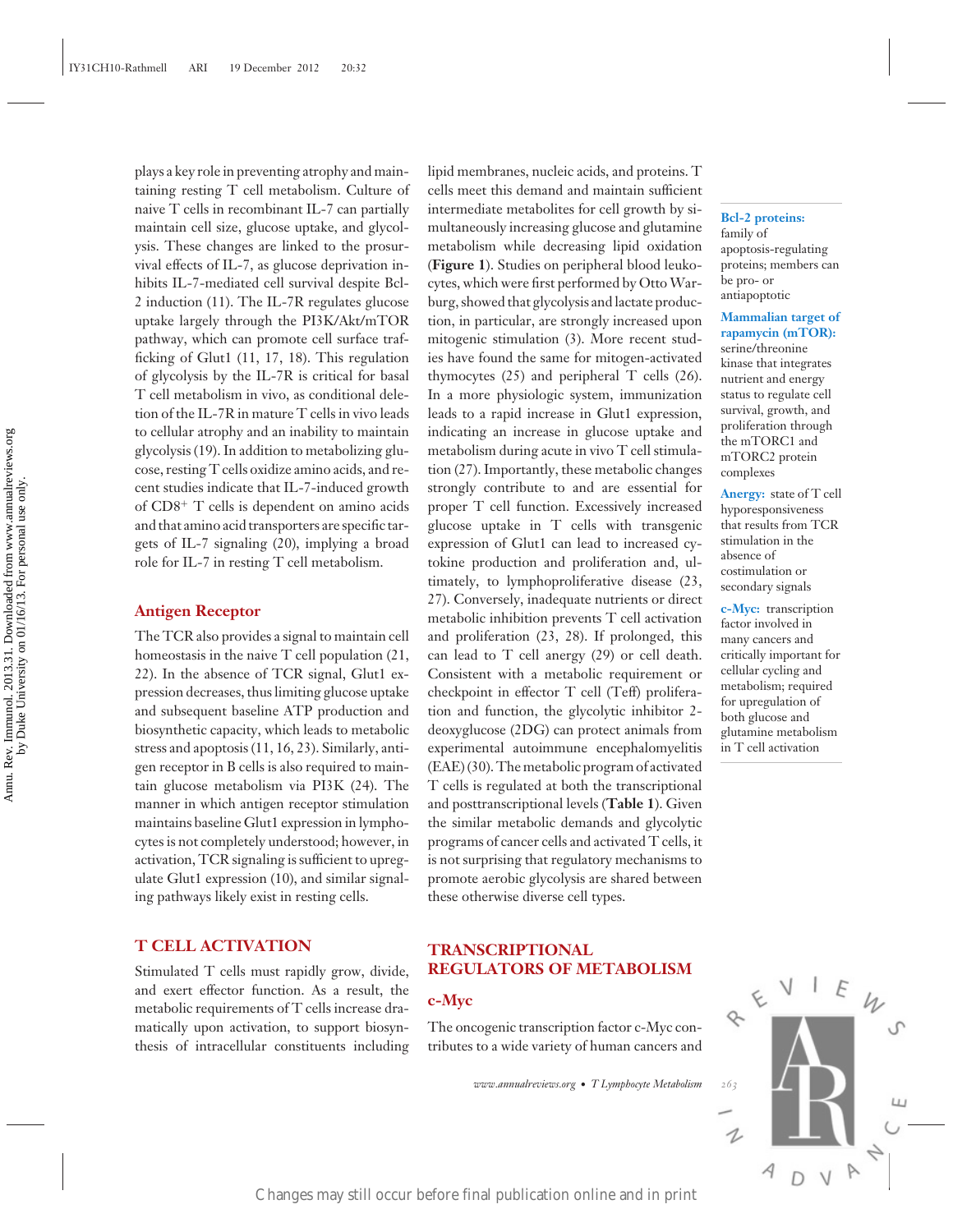| <b>Transcriptional regulators</b>                                                                    | <b>Posttranscriptional regulators</b>                                   |
|------------------------------------------------------------------------------------------------------|-------------------------------------------------------------------------|
| <b>Notch:</b> promotes glucose metabolism during T cell<br>development                               | <b>PI3K/Akt:</b> $\uparrow$ Glut1 surface expression                    |
| <b>c-Myc:</b> $\uparrow$ glycolysis, $\uparrow$ glutamine metabolism, $\uparrow$ cell<br>cycle genes | $mTOR: \uparrow$ Glut1 surface expression, promotes<br>effector T cells |
| <b>ERRa:</b> $\uparrow$ mitochondrial oxidation                                                      | <b>AMPK:</b> inhibits mTOR, promotes regulatory T<br>cells              |
| <b>LXR:</b> $\downarrow$ T cell activation, $\uparrow$ cholesterol and lipid<br>efflux               | <b>ERK:</b> $\uparrow$ glutamine uptake                                 |
| <b>HIF-1a:</b> $\uparrow$ glycolytic genes, promotes Th17<br>generation                              |                                                                         |

**Table 1 Role of transcriptional and posttranscriptional regulators of T cell metabolism**<sup>a</sup>

<sup>a</sup>The metabolic program of activated T cells is regulated at both the transcriptional and posttranscriptional levels. Several key regulators are highlighted.  $\uparrow$  = upregulate;  $\downarrow$  = downregulate.

regulates many genes instrumental in both the cell cycle and metabolism. Among the processes regulated by c-Myc are glucose and glutamine metabolism and mitochondrial biogenesis. Specifically, c-Myc can direct the expression of all the glycolytic genes, including Glut1, lactate dehydrogenase A (LDHA), PKM2, and hexokinase 2 (31), as well as glutaminase and the glutamine transporters SLC3a2, SLC5A1, and SLC7A1 (32, 33). In T cells, c-Myc is induced upon activation and promotes T cell growth and entry into the cell cycle (34–36). Recently, a role for c-Myc in T cell metabolism was found using an in silico approach to identify transcription factors whose gene targets correlated with changes in metabolic gene expression upon T cell stimulation (36). Subsequently, the acute genetic deletion of c-Myc in mature T cells inhibited the upregulation of glycolytic and glutaminolytic gene expression in stimulated T cells that correlated with a failure of c-Myc-deficient cells to proliferate. Importantly, the inability of c-Myc-deficient T cells to upregulate metabolic gene expression was evident early after activation, at a time prior to entry of T cells into the cell cycle. Thus, although it was not possible to fully exclude secondary effects of altered proliferation, c-Myc deficiency appeared to directly regulate T cell metabolism. Figure 12. The condition of the control publication of the control publication of the control publication of the control publication of the control publication of the control publication of the control publication of the

The metabolic role for c-Myc in T cells is quite broad. In addition to driving expression

*264 MacIver* · *Michalek* · *Rathmell*

of the entire program of glycolysis, c-Myc is essential for T cells to upregulate glutaminolysis to generate  $\alpha$ -ketoglutarate (36). This pathway may be particularly important in aerobic glycolysis to feed the TCA cycle in a process termed anapleurosis; it also allows continued flux of glucose-derived citrate to leave the mitochondria and be used in lipid synthesis. In addition, α-ketoglutarate can provide a precursor for polyamine synthesis, which may be important in DNA synthesis and replication. Glutaminase is critical for glutamine metabolism, and c-Myc is essential to induce glutaminase 2 (Gls2) (36, 37). Gls1 is also a c-Myc target, can be induced at later time points, and, as shown by RNAi, is essential for T cell proliferation (37). These data match findings in cancer, in which c-Myc promotes glycolysis and glutaminolysis while rendering cells highly dependent on glutaminolysis for growth and survival (38). Glutaminase inhibitors, therefore, are of interest in cancer and are likely also immunosuppressive.

## **Nuclear Hormone Receptors in T Cell Metabolism**

The increased glucose metabolism of activated T cells requires the coordination of multiple transcriptional programs to simultaneously increase glycolysis, glutaminolysis, and lipid and cholesterol synthesis, while preventing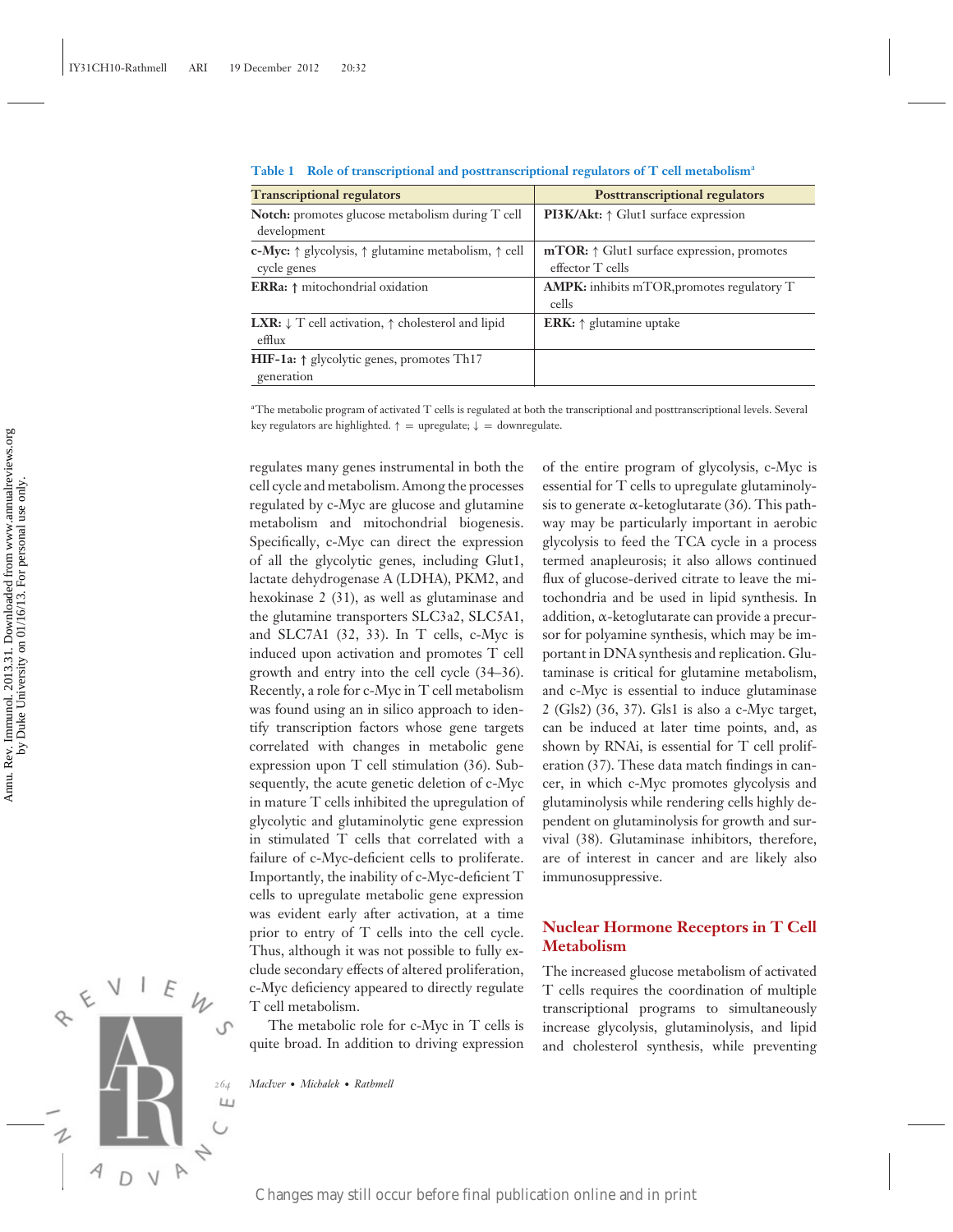lipid oxidation and sterol efflux. Despite the critical role for c-Myc in glucose and glutamine metabolism, mitochondrial pathways, such as the TCA cycle and electron transport, were not strongly affected by c-Myc deficiency in T cell activation (36). Changes in lipid metabolism were likewise not entirely reliant on c-Myc (36). Thus, additional transcriptional mechanisms must be employed to induce the mitochondrial biogenesis and upregulation of genes required for the TCA cycle and electron transport as well as lipid synthesis. A number of additional transcriptional mediators, including several nuclear hormone receptors, have been recently identified to regulate these aspects of T cell metabolism.

The estrogen-related receptors (ERRα, β, and  $\gamma$ ; NR3B1, 2, and 3, respectively) are a subfamily of nuclear receptors with established roles in regulating both glycolytic and mitochondrial metabolic pathways (39, 40). These orphan receptors have homology to estrogen receptors and are thought to have constitutive transcriptional activity that is regulated by cofactor interactions with transcription factors such as PGC1α/β (peroxisome proliferatoractivated receptor gamma coactivator 1) and deacetylation by Sirt1 (sirtuin 1) (41). Expression of ERRβ is not well characterized in the immune system, but  $ERR\alpha$  is ubiquitously expressed in lymphocytes and macrophages. ERRα is best described in classical metabolic tissues, including muscle and adipose, where it can promote expression of target genes involved in mitochondrial biogenesis, fatty acid metabolism, and oxidative phosphorylation. Functionally, ERR $\alpha$ <sup>-/-</sup> animals have systemic nutritional defects and do not respond well to metabolic stress conditions (39, 42, 43). ERRα expression is also associated with a number of cancers and correlates with poor prognosis (44–47), and *Drosophila* ERR has been shown to be important for larval carbohydrate metabolism to support rapid cell growth and proliferation (48). ERRγ can have the opposite function to that of ERRα and can be expressed in T cells (40, 49). These data suggest a broad role for ERR family members Excany statements on public or a maximum and red. Excapt the interest of the density and in production and red. Exception of the density of the statement of the statement of the statement of the statement of the statement

in metabolism and metabolic transitions (39, 40).

Recent data also point to a potentially key role for ERRα and ERRγ in immune function. It was shown in macrophages that IFN-γ signaling can induce PGC1β-dependent upregulation of ERRα to promote the generation of mitochondrial-derived reactive oxygen species. This pathway was important in macrophage immunologic function, and ERRα−/<sup>−</sup> macrophages failed to efficiently clear the intracellular pathogen *Listeria monocytogenes* (42). In addition, we recently demonstrated that ERRα regulates metabolic pathways critical for T cell activation and differentiation (50). ERRα deficiency or inhibition in T cells decreased the induction of a variety of T cell metabolic genes upon activation. Primarily mitochondrial genes that allow efficient usage of glucose through aerobic glycolysis were affected by ERRα inhibition, but Glut1 and glucose uptake were also affected. Although it is not entirely clear which effects were directly due to inhibition of ERRα, this phenotype may be reminiscent of ERR-mutant *Drosophila* in that ERRα-deficient T cells appear to be poor at using glucose as a fuel for cell growth. Immunologically, ERRα deficiency or inhibition reduced inflammatory cytokine production and decreased generation of Teffs in an EAE model. In contrast, ERRγ deficiency is seen in the systemic lupus erythematosus (SLE) susceptibility allele *Sle1c2* and leads to decreased mitochondrial function and increased glucose metabolism (49). This phenotype is reminiscent of findings in T cell–specific Glut1-transgenic animals that have elevated glucose metabolism and that develop a systemic inflammatory disorder (23, 27). Thus, ERRα and  $\gamma$  appear to be selective transcriptional regulators of Teff metabolism that may provide metabolic targets to modulate immunity.

Regulation of lipid metabolism is also critical in T cell growth and activation, as cells must shift from lipid oxidation for ATP to lipid synthesis to make membranes for cell growth. This process is controlled in part through liver X receptors (LXRs). LXRα and LXRβ are

*www.annualreviews.org* • *T Lymphocyte Metabolism 265*

#### **Estrogen-related receptor** α **(ERR**α**; also NR3B1):** orphan nuclear receptor expressed on lymphocytes, which participates in regulation of both glycolytic and mitochondrial metabolism via interactions with coactivators and

**Estrogen-related receptor** γ **(ERR**γ**; also NR3B3):** related to ERRα and mutated in Sle1c2; promotes mitochondrial gene expression

#### **Oxidative phosphorylation:**

repressors

energy-efficient metabolic program in which glucose-derived pyruvate is converted to acetyl-coA and funneled to the mitochondria for oxidation in the TCA cycle, producing up to 36 molecules of ATP for every 1 molecule of glucose; requires oxygen

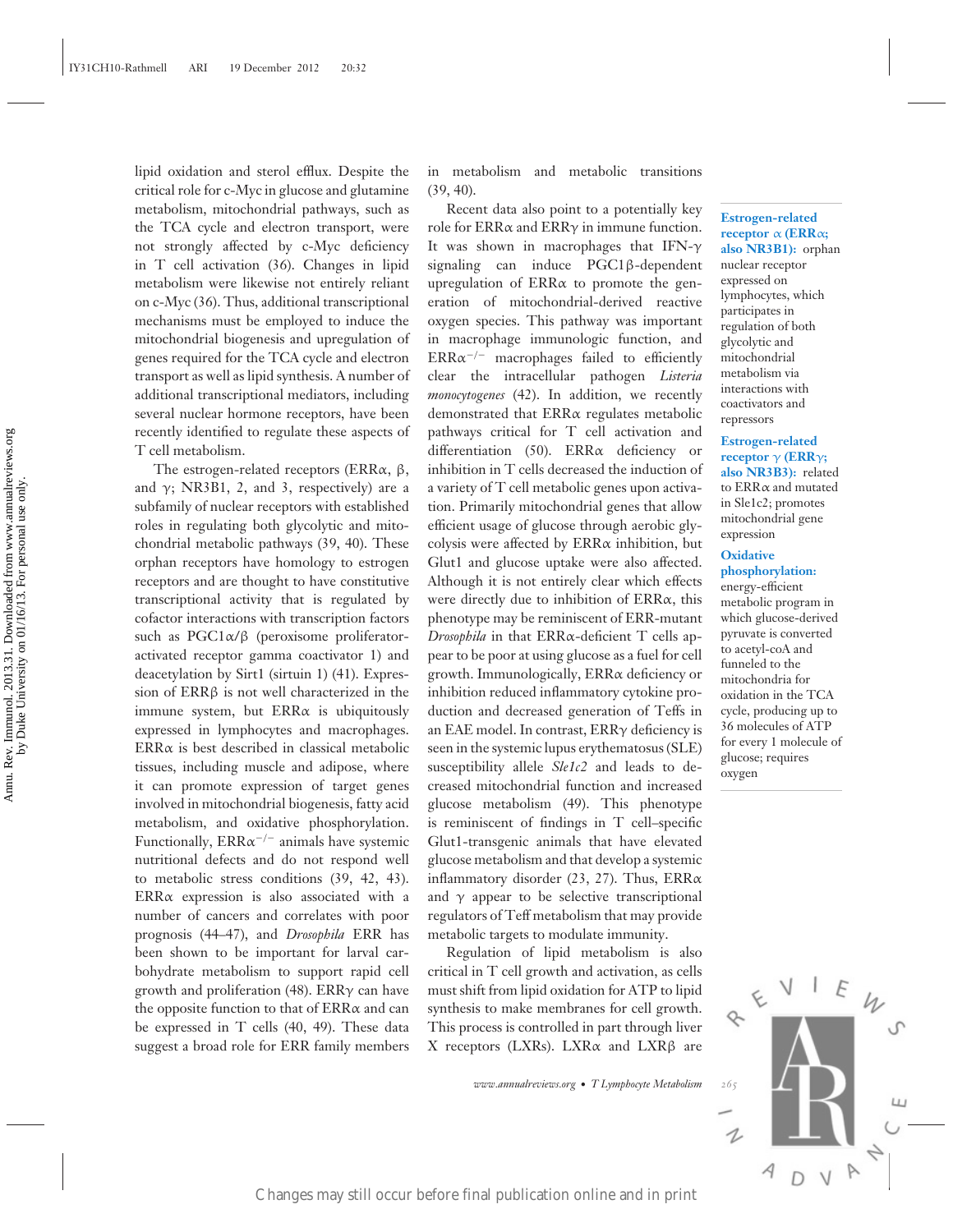members of the nuclear receptor family and regulate cholesterol and lipid homeostasis. In particular, LXRs function to promote cholesterol efflux that balances lipid synthesis pathways stimulated through SREBP (sterol regulatory element-binding protein) transcription factors. In T cells, antigenic stimulation is followed by decreased LXR activity and increased activity of the SREBP-2 pathway for lipid and cholesterol synthesis (51). These changes in lipid and cholesterol homeostasis are critical for Teff activation and function, as pharmacologic activation of LXR can reduce T cell proliferation and inflammatory function in response to immunization or in EAE (51–53).  $LXR\beta^{-/-}$  animals developed splenomegaly, and T cells, upon stimulation, showed increased proliferation and cytokine production (51). Importantly, when ATP-binding casette transporter G1 (ABCG1)–dependent sterol transport was inhibited, LXRβ signaling was uncoupled from T cell proliferation, and LXRβ agonism was unable to suppress proliferation. These data suggest that LXRβ and regulation of cholesterol and lipid efflux versus synthesis act as key regulators of T cell proliferation.

## **POSTTRANSCRIPTIONAL REGULATORS OF T CELL METABOLISM**

## **The PI3K/Akt/mTOR Pathway Coordinates Cell Growth**

Increased glycolysis and metabolic reprogramming upon T cell activation are costimulation dependent (54). In particular, CD28 signaling to activate the PI3K/Akt/mTOR pathway is critical. This pathway plays a number of key roles to promote the glucose metabolism and aerobic glycolysis essential for cell growth and proliferation. Activation of PI3K as a consequence of CD28 ligation leads to generation of phosphatidylinositol 3-phosphate, which recruits Akt isoforms 1–3 and 3-phosphoinositide-dependent protein kinase-1 (PDK1) to the cell membrane. PDK1 then phosphorylates Akt, which, together with

*266 MacIver* · *Michalek* · *Rathmell*

phosphorylation by the mTOR complex 2 (mTORC2), activates Akt. In turn, Akt initiates a signaling cascade that results in the activation of mTORC1. Both Akt and mTORC1 can then promote aerobic glycolysis to support Teff growth and function.

Although Akt and mTORC1 can influence gene transcription through a number of mechanisms, these kinases also promote glucose metabolism via posttranslational effects. Akt plays a key role in the regulation of glucose transporters and glycolysis. A family of 14 facilitative glucose transporters mediates glucose uptake. Akt is well characterized in classical metabolic tissues to promote Glut4 translocation to the cell surface in response to insulin signaling. T cells do not typically express Glut4 and instead predominantly express Glut1. We and others have shown that Akt also promotes trafficking of the glucose transporter Glut1 to the cell surface and prevents Glut1 internalization upon activation (10, 55). Akt can similarly promote cell surface trafficking of amino acid transport proteins (56, 57). The mechanism by which Akt controls Glut1 trafficking in lymphocytes is not certain; however, in other systems, TBC1D1 and TBC1D4 act as Akt substrates that can modify Glut1 trafficking to the cell surface (58). Both TBC1D1 and TBC1D4 are GTPase-activating proteins in the Rab family, and Rab proteins play important roles in the trafficking of proteins, including Glut1. For example, Rab11 can promote increased endosomal recycling of Glut1 to the cell surface (59), whereas Rab7 promotes Glut1 trafficking to lysosomes (60, 61). In addition to stimulating Glut1 cell surface trafficking, Akt can directly phosphorylate glycolytic enzymes to promote increased glycolytic flux. For example, hexokinase II (HKII) can be phosphorylated by Akt to promote HKII localization to the mitochondria and increased enzymatic activity (62, 63). Equals or in multipartication online and in the still of the system and in print Annual power in the signal case of the system of the system of the system of the system of the system of the system of the system of the sys

Downstream of Akt, activation of mTORC1 also promotes posttranslational events to stimulate aerobic glycolysis and coordinate pathways to support cell growth (64). One of the major functions of the mTORC1 complex is to phosphorylate 4EBP and p70S6 kinase (p70S6K) to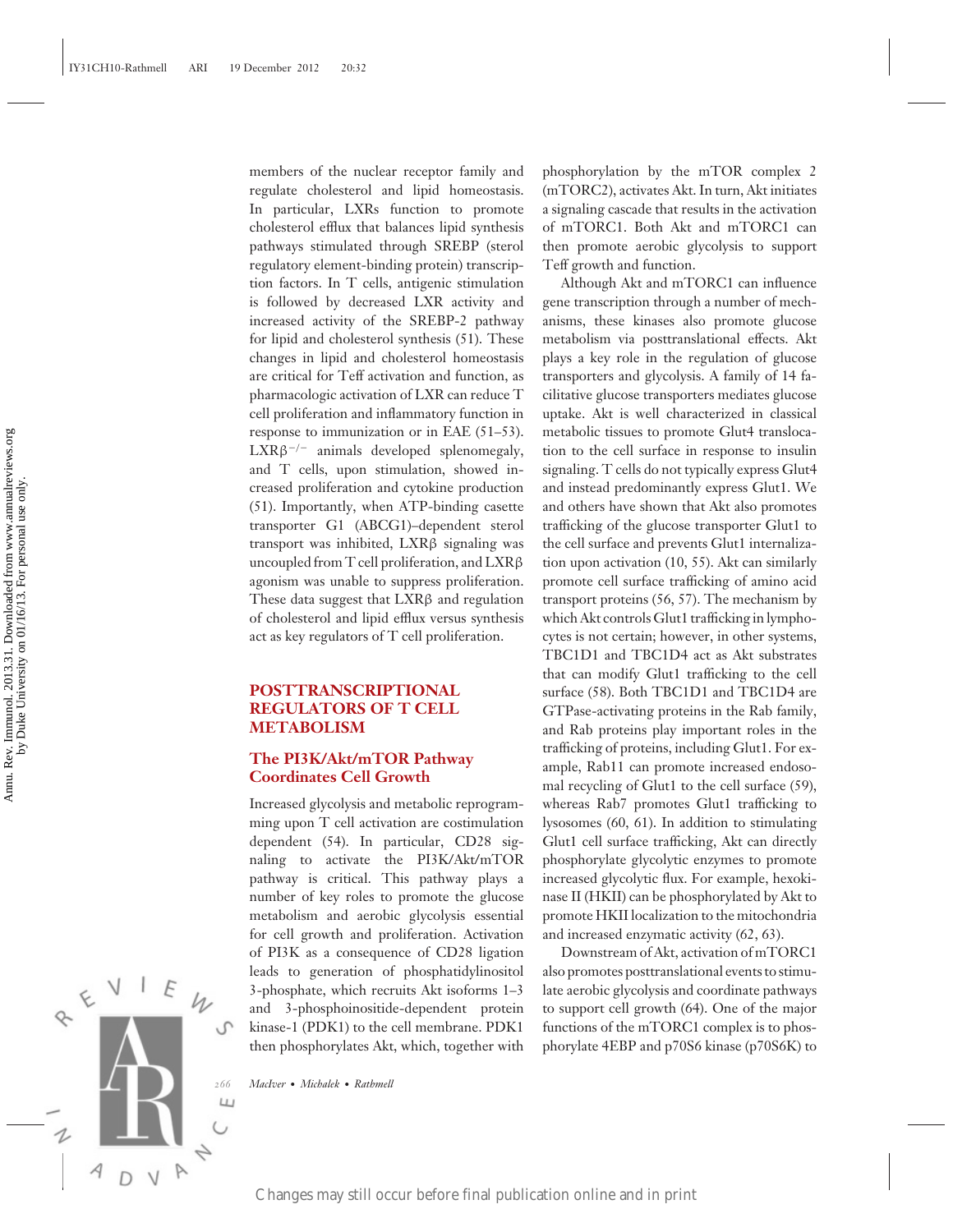promote increased protein translation. Activation of p70S6K may mediate many of the direct glycolytic effects of mTORC1, as p70S6K deficiency prevents increased glycolysis in PTENdeficient cells (65). SREBP2 is also activated by mTORC1 to promote lipid synthesis (66). This increase in lipid synthesis is coordinated with an Akt/mTORC1-dependent decrease in expression of CPT1a. As a rate-limiting factor in lipid uptake into mitochondria for oxidation, reduced CPT1a lowers lipid oxidation and conserves lipids for growth rather than for ATP generation (67). The mTORC1 complex has been particularly important in regulation of T cells as the target of the immunosuppressant rapamycin. Indeed, rapamycin treatment prevents increased glycolysis upon T cell activation and blocks T cell growth and proliferation, leading instead to a state of anergy (68).

#### **AMP-Activated Protein Kinase**

Working in opposition to mTORC1 is the AMP-activated protein kinase (AMPK) complex. Whereas mTORC1 promotes anabolic processes to stimulate cell growth, AMPK is a well-known energy regulator that maximizes energy generation by promoting catabolic pathways (69). The AMPK complex is activated by an increased ratio of AMP to ATP and requires phosphorylation. Several kinases can activate AMPK, including liver kinase B1 (LKB1) and calcium/calmodulin-dependent protein kinase kinase II (CaMKKII) (70). LKB1 was first identified as the tumor suppressor responsible for Peutz-Jeghers syndrome, an autosomal dominant disorder that leads to intestinal hamartomas, mucocutaneous lesions, and an increased risk of spontaneous epithelial carcinomas (71, 72). LKB1 is essential for AMPK activation under conditions of bioenergetic stress (73–75), and T cell–specific knockout of LKB1 resulted in a partial blockade in thymocyte development at the DN3-4 transition and an overall reduction in peripheral T cells (76–78). T cells lacking LKB1 displayed defects in cellular proliferation and survival upon activation and in response to metabolic stress (78). Colis as the state of the unimal publication of the state online and in print Annual publication on the state of the state of the state of the state of the state of the state of the state of the state of the state of the

LKB1-deficient T cells also displayed alterations in both glycolytic and lipid metabolism, with increased rates of glycolysis and decreased ability to upregulate lipid oxidation under stress (78). Despite poor proliferation, LKB1 deficient T cells showed increased levels of T cell activation marker expression and inflammatory cytokine production at baseline and increased inflammatory cytokine production upon TCR stimulation (78). AMPKα1−/<sup>−</sup> T cells also showed decreased ability to respond to metabolic stress and to transition from glycolytic and anabolic metabolism to lipid oxidation and catabolic metabolism but lacked the activation or cell survival defects of LKB1 deficiency (78), suggesting that other LKB1 substrates may regulate T cell survival and proliferation. AMPK is transiently activated not only under conditions of metabolic stress but also upon T cell activation, although calcium-mediated activation of CaMKKII may mediate this effect (70). The precise role and regulation of AMPK in early activation of T cells is unknown, but the complex may allow T cells to rapidly stimulate energy-generating processes to prepare cells for rapid cell growth.

When activated, AMPK promotes energy generation and inhibits mTORC1 activation. AMPK has a wide variety of metabolic substrates, including acetyl-CoA carboxylase. Acetyl-CoA carboxylase phosphorylation by AMPK inhibits malonyl-CoA synthesis (69), and, as malonyl-CoA is a precursor in lipid synthesis and an inhibitor of CPT1a, this suppresses lipid synthesis and instead promotes lipid oxidation. AMPK can also phosphorylate tuberous sclerosis complex 2 at a site that prevents mTORC1 activation (68). This regulation of mTORC1 by AMPK may be critical to balance these opposing pathways, as AMPK $\alpha$ 1<sup>-/-</sup> T cells had high basal levels of mTORC1 activation and glycolysis (78). ULK1 and ULK2 are also AMPK substrates and can promote autophagy (79). Autophagy leads to the engulfment and lysosomal degradation of cytoplasmic material and plays roles both in cellular quality control and as an intracellular source of nutrients if

*www.annualreviews.org* • *T Lymphocyte Metabolism 267*

1

D

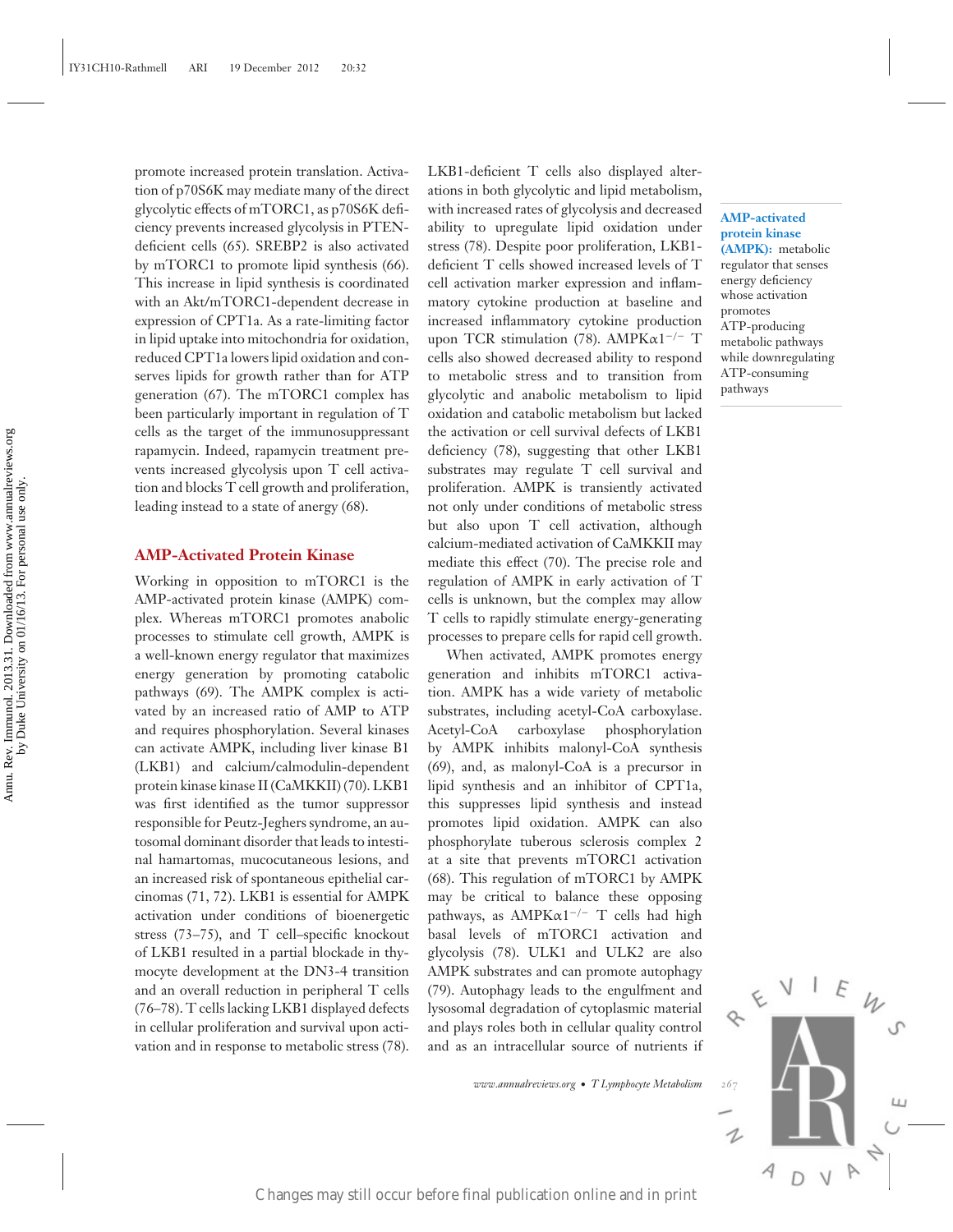## **MACROAUTOPHAGY**

Macroautophagy is a metabolic stress response pathway activated by AMPK and suppressed by mTORC1 that leads to engulfment and lysosomal degradation of intracellular cytoplasmic organelles or material. This process is highly conserved and can provide a nutrient source when extracellular nutrient uptake is insufficient to meet cell demands. In particular, degradation of long-lived proteins or cytoplasmic membranes can supply amino acids or lipids to mitochondria for oxidative metabolism when the rate of glycolysis is low (154). Autophagy is induced early in T cell activation and is essential for T cell proliferation and survival (80, 155). Both inhibition of autophagy and conditional knockout of Atg7 (a key autophagy-related protein) in T cells suppress activation (81). Autophagy may provide an essential metabolic fuel source and/or serve as a mechanism for cellular remodeling as a way to remove potentially damaged mitochondria and regulate mitochondrial turnover during T cell development (156). Autophagy has also been shown to contribute to antigen presentation on MHC class II molecules expressed on dendritic cells and is critical for thymic epithelial cells, in which it plays a key role in thymocyte selection (157). Altogether, autophagy has a central role in regulating energy metabolism in lymphocytes. Changes may still occur be the state of the state of the state of the state and in the state of the state and in the state of the state of the state of the state of the state of the state of the state of the state of the

extracellular nutrient uptake is insufficient (see Macroautophagy sidebar). T cell stimulation leads to a transient activation of autophagy that is essential for T cell survival and activation (80, 81), and AMPK may contribute to this response.

## **METABOLIC EFFECTS ON T CELL ACTIVATION AND MEMORY**

T cell metabolism is intimately linked to T cell function and differentiation. Upon recognition of cognate antigen in the presence of self-MHC and costimulatory signals, T cells grow, proliferate, and ultimately differentiate into distinct subsets that possess unique roles in maintaining functional responses and regulating immune homeostasis (82). Activated CD4<sup>+</sup>

*268 MacIver* · *Michalek* · *Rathmell*

T cells can respond to specific cytokine signals to differentiate into distinct helper T cell (Th) subsets that contribute to cellular, humoral, and mucosal immunity or that suppress T cell activation and excessive inflammatory responses (21). Activated CD8<sup>+</sup> T cells differentiate to provide an antigen-specific cytolytic defense against intracellular pathogens and tumors. Importantly, both CD4<sup>+</sup> and CD8<sup>+</sup> T cells are capable of becoming long-lived memory cells that provide protection against secondary infection. Recently, it has become increasingly apparent that T cell activation does not lead to a uniform metabolic reprogramming in all conditions. In addition to their distinct functions, specific T cell lineages also possess unique metabolic profiles that are essential for their function and maintenance and may offer a new direction for modulation of the immune response (**Figure 2**).

## **CD4**<sup>+</sup> **T Cell Differentiation**

CD4<sup>+</sup> effector Th1, Th2, and Th17 cells (Teffs) and CD4<sup>+</sup> regulatory T cells (Tregs) are the best-defined CD4<sup>+</sup> T cell subsets at the metabolic level. The first evidence suggesting that these subsets may be metabolically distinct came from studies dissecting the contribution of mTOR to T cell differentiation. The studies showed that treatment of T cells with rapamycin to suppress mTORC1 prevents Teff cell growth and proliferation, leading to anergy, and promotes Treg generation (83, 84). In support of these pharmacologic studies, T cell–specific mTOR deficiency showed that mTOR is required selectively in Teffs and that mTOR−/<sup>−</sup> T cells can only generate Tregs upon activation (85). Indeed, Tregs have low mTORC1 function basally and instead have increased levels of AMPK activation. Further, stimulation of AMPK in vivo with the AMPK activator metformin can increase Treg numbers (27). Changes in mTOR signaling and in mTORC1 and mTORC2 also show selectivity among the Teff subsets (86). Genetic deletion of Rheb selectively prevents mTORC1 activation and suppresses Th1 and Th17 generation

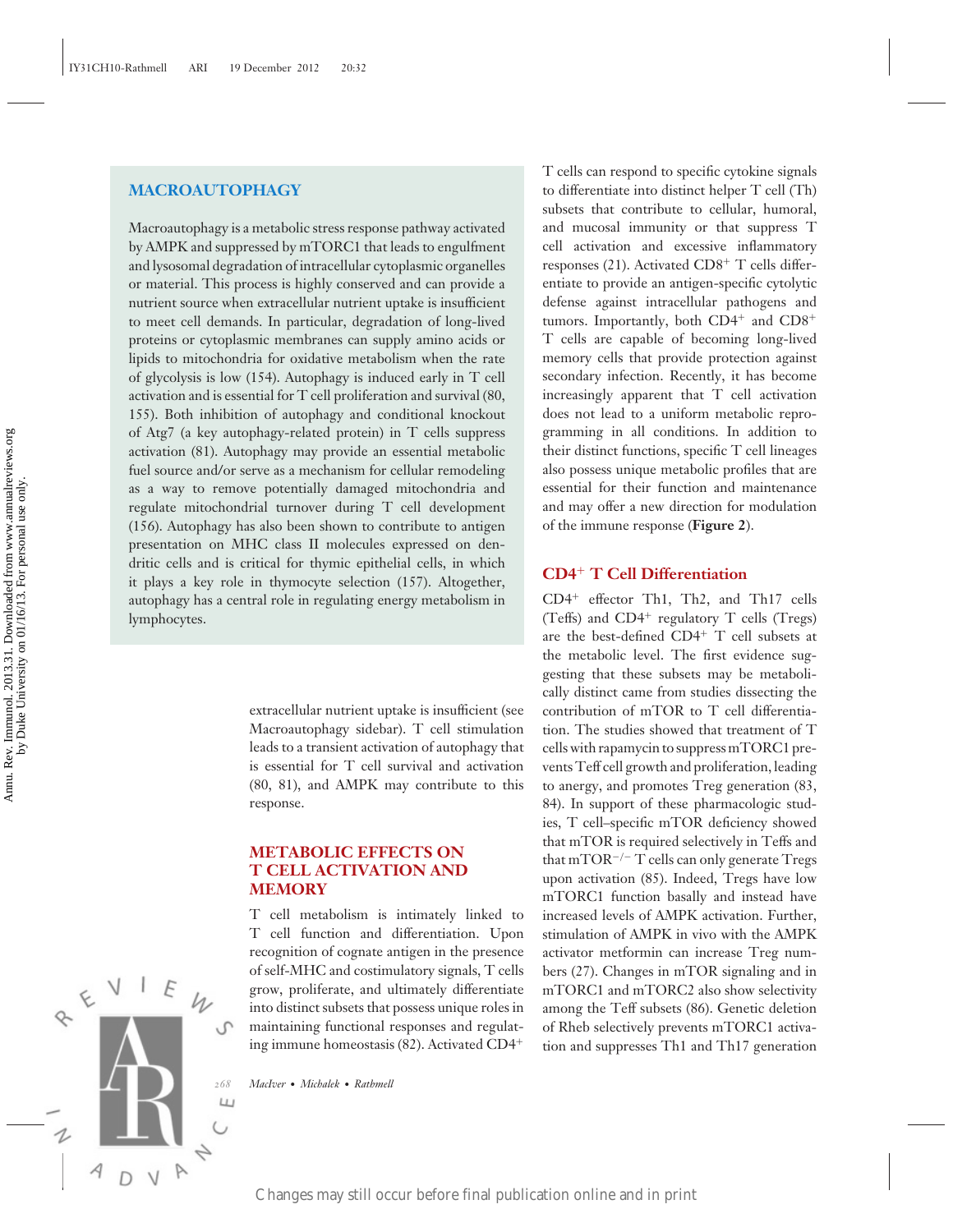

Specific T cell lineages possess unique metabolic profiles that are essential for their function and maintenance. The predominant metabolic program and key regulators are highlighted for each of the T cell subtypes shown here.

but allows Th2 cells to generate normally or potentially to a higher degree. In contrast, deficiency in T cell–specific Rictor, a component of mTORC2, prevents only Th2 cell generation, leaving Th1 and Th17 intact. Altogether, all Teffs require mTOR, but whereas Th1 and Th17 cells require mTORC1 activity, Th2 cells require mTORC2.

Consistent with the opposing metabolic programs coordinated by mTOR and AMPK, it is now clear that CD4<sup>+</sup> T cell subsets are metabolically distinct. In particular, Teffs and Tregs show sharp differences. Activation of mTOR plays a key role in glycolysis and Teff fate. We found that in vitro differentiated Th1, Th2, and Th17 cells cultured in IL-2 each had higher total cellular and cell surface Glut1 compared with Tregs (27). Although all cells had higher rates of glycolysis than naive T cells, Tregs were also the least glycolytic of the subsets. Importantly, Tregs were not generally metabolically inactive and instead had elevated rates of lipid oxidation and mitochondrial membrane potential that were consistent with the observed high level of phosphorylated AMPK. Similar results, showing preferential glycolysis in Teffs and lipid oxidation of Tregs, were described by Shi et al. (30).

The metabolic differences between CD4<sup>+</sup> T cell subsets likely support important cellspecific functional requirements, but they are also key drivers and essential for the generation and survival of these subsets. The increased Glut1 expression of Teffs prompted examina-

tion of T cell subsets in transgenic animals with T cell–specific expression of Glut1. Glut1 transgenic T cells were readily activated and showed increased proliferation and cytokine secretion (23). As transgenic animals aged, however, a lymphadenopathy and inflammatory disease became evident. Importantly, only Teffs accumulated, and peripheral lymphoid T cells were readily able to produce IL-2, IL-4, and IL-17 in aged Glut1-transgenic animals; Tregs, in contrast, remained at normal frequency (27). Increased glucose uptake, therefore, is sufficient in vivo to selectively enhance Teff function. Conversely, inhibition of glucose metabolism either by withdrawal of glucose in cell cultures or by the addition of the hexokinase inhibitor 2DG was capable of selectively inhibiting Teffs in vitro (27, 30). This was true in vivo as well, as treatment with 2DG protected animals from EAE (30). Modulation of lipid metabolism can also impact Teff and Treg fate, as provision of lipids suppressed Teff generation but enhanced Treg generation, and inhibition of CPT1a and mitochondrial lipid oxidation selectively inhibited Treg differentiation (27). For anomies in cocosi and in the constrained online and in the final publication on the still of the street results of the street of the street results of the street of the street results of the street results of the stre

The balance of cell metabolism by mTOR/AMPK signaling also has important implications for metabolic regulation of neighboring cells. Cobbold et al. (87) showed that the interaction between antigen-presenting cells and Tregs results in the induction of essential amino acids (EAA)–consuming pathways that lead to the depletion of EAA in neighboring naive T cells (87). The loss of microenviron-

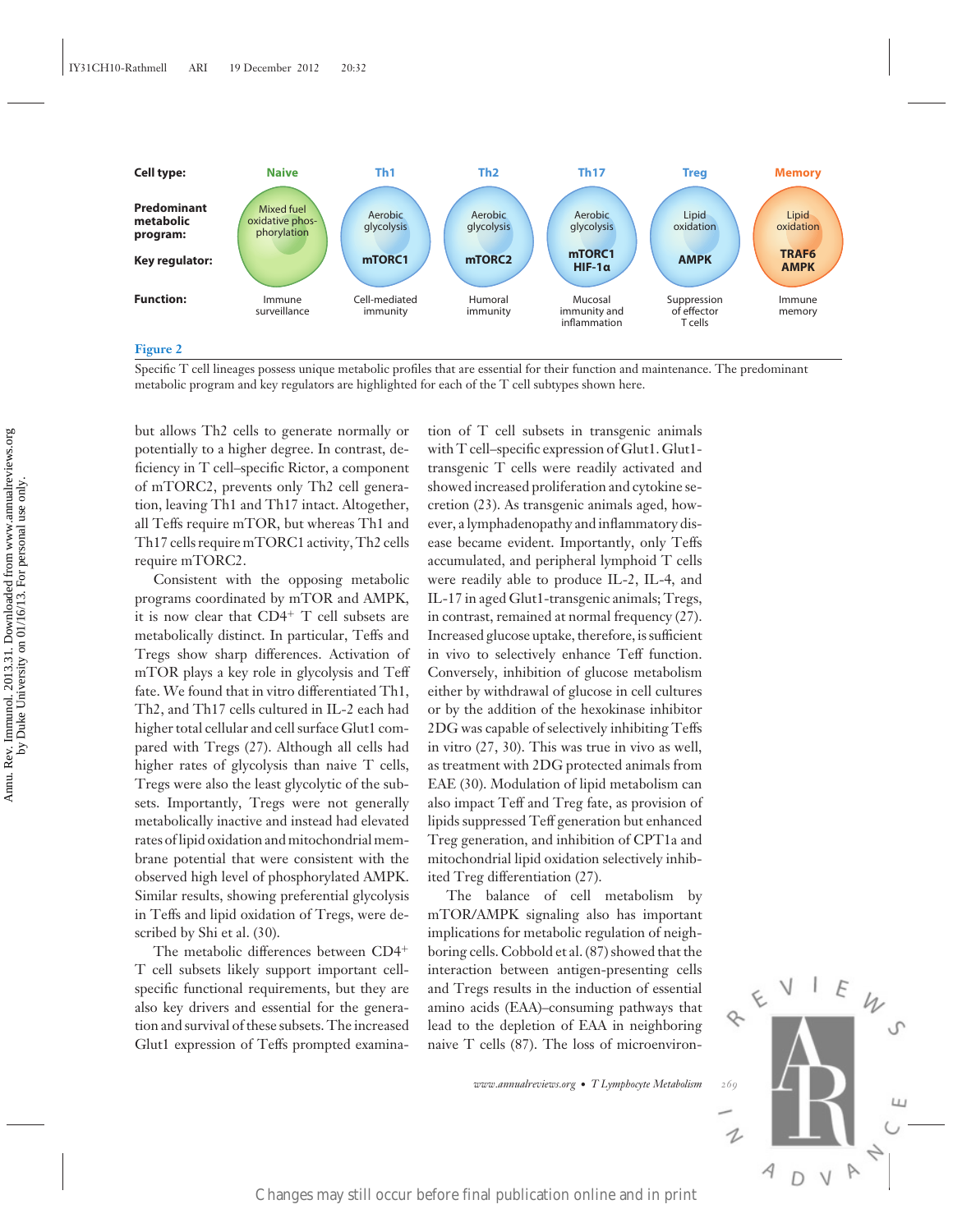**Hypoxia inducible factor-1**α **(HIF-1**α**):** transcription factor that is stabilized in response to hypoxia and activated following mTORC1 activation; promotes cellular glycolysis and Th17 differentiation

to upregulate glycolytic gene expression in the initial day of T cell activation (36), HIF-1 $\alpha$ is selectively expressed in differentiated Th17 cells (30). HIF-1 $\alpha$  plays a key role in T cell fate at this stage, as HIF-1 $\alpha$  deficiency suppressed Th17 and instead increased Treg development (30, 90). The mechanism by which HIF-1 $\alpha$ regulates Th17 and Treg development is not certain but appears to involve both metabolic and nonmetabolic pathways. Metabolically, the induction of glycolysis by  $HIF-1\alpha$  likely favors Th17 over Tregs. Nonmetabolically, HIF-1α directly increases the transcriptional activity of the Th17-determining transcription factor ROR $\gamma$ t at the IL-17 locus. HIF-1 $\alpha$  can also bind the Treg-determining transcription factor Foxp3, leading to Foxp3 degradation (90). The Equiding the includion of This case is provided and in principal and in principal publication on the state publication of the State publication of the State street state state state state state state state state state sta

mental EAA disrupts mTORC1 signaling and subsequently primes naive T cells to become Foxp3<sup>+</sup> Tregs. The restriction of EAA may also result in anergy in existing Teff populations similar to the aberrant T cell function that occurs in the presence of the leucine metabolism inhibitor N-acetyl-leucine amide (NALA) (29). Tregs may also exploit metabolic pathways to suppress Teffs by altering glutathione metabolism and inducing oxidative stress (88). Similar to the selective regulation of Teff and Treg metabolism by mTOR and AMPK, the hypoxia inducible factor-1 $\alpha$  (HIF-1 $\alpha$ ) is an important transcription factor for selectively regulating the metabolism of Th17 cells. HIF-1 $\alpha$  is best appreciated for its role in the hypoxic response, in which hypoxia reduces HIF-1α prolyl-hydroxylation to prevent HIF- $1\alpha$  ubiquitination by the VHL E3 ubiquitin ligase complex (89). Given hypoxic areas in lymphoid, the gut, and inflamed tissues, this pathway may play an important role in T cell metabolism. HIF-1 $\alpha$  can also, however, be regulated by nonoxygen-dependent pathways, such as increased mTORC1-dependent protein translation upon activation of the PI3K/Akt/mTOR pathway. When accumulated, HIF-1α associates with HIF-1β (ARNT) to promote the expression of all glycolytic genes, including the gene encoding Glut1. Although unnecessary to allow T cells

metabolic and signaling interactions of hypoxia and HIF-1 $\alpha$  may have broad impact on T cells and will be important for future studies.

## **CD8**<sup>+</sup> **T Cell Differentiation and Memory**

Like effector  $CD4^+$  T cells, resting  $CD8^+$  T cells undergo dynamic shifts in cell metabolism and switch from an oxidative metabolism to aerobic glycolysis upon activation (91). This transition is essential to support growth and differentiation into cytotoxic T cells capable of dividing every six to eight hours and of producing inflammatory cytokines and the cytolytic granules perforin and granzyme-B. Following pathogen clearance, however, the majority of  $CD8<sup>+</sup>$  cytotoxic T cells succumb to apoptosis, although a small percentage further differentiate into long-lived quiescent memory CD8<sup>+</sup> T cells. In this phase, CD8<sup>+</sup> T cells no longer undergo rapid growth requiring high rates of biosynthesis and instead once again require efficient energy generation to support basic cellular functions and prevent cell death.

The mTOR pathway plays a key role in these metabolic shifts. Although the mTORC1 inhibitor rapamycin can suppress T cell activation when given early, lower or delayed rapamycin treatment did little to impact the primary T cell response but paradoxically increased CD8<sup>+</sup> T cell memory (92, 93). Mechanistically, rapamycin treatment reduced mTORC1 activity and led to increased AMPK phosphorylation that correlated with an increased ability of  $CD8<sup>+</sup>$  T cells to perform lipid oxidation (93). Metabolically, He et al. (91) showed that rapamycin inhibition of mTORC1 did not significantly slow the glycolytic metabolism of activated CD8<sup>+</sup> T cells, but it did increase lipid oxidation in such a way as to protect cells from apoptosis upon either cytokine or glucose deprivation. Moreover, the signaling protein TRAF6 plays a key role for CD8<sup>+</sup> T cells to switch from glycolytic to oxidative metabolism, and TRAF6−/−− CD8<sup>+</sup> T cells had impaired memory responses due to an apparent inability to activate AMPK and induce lipid oxidation

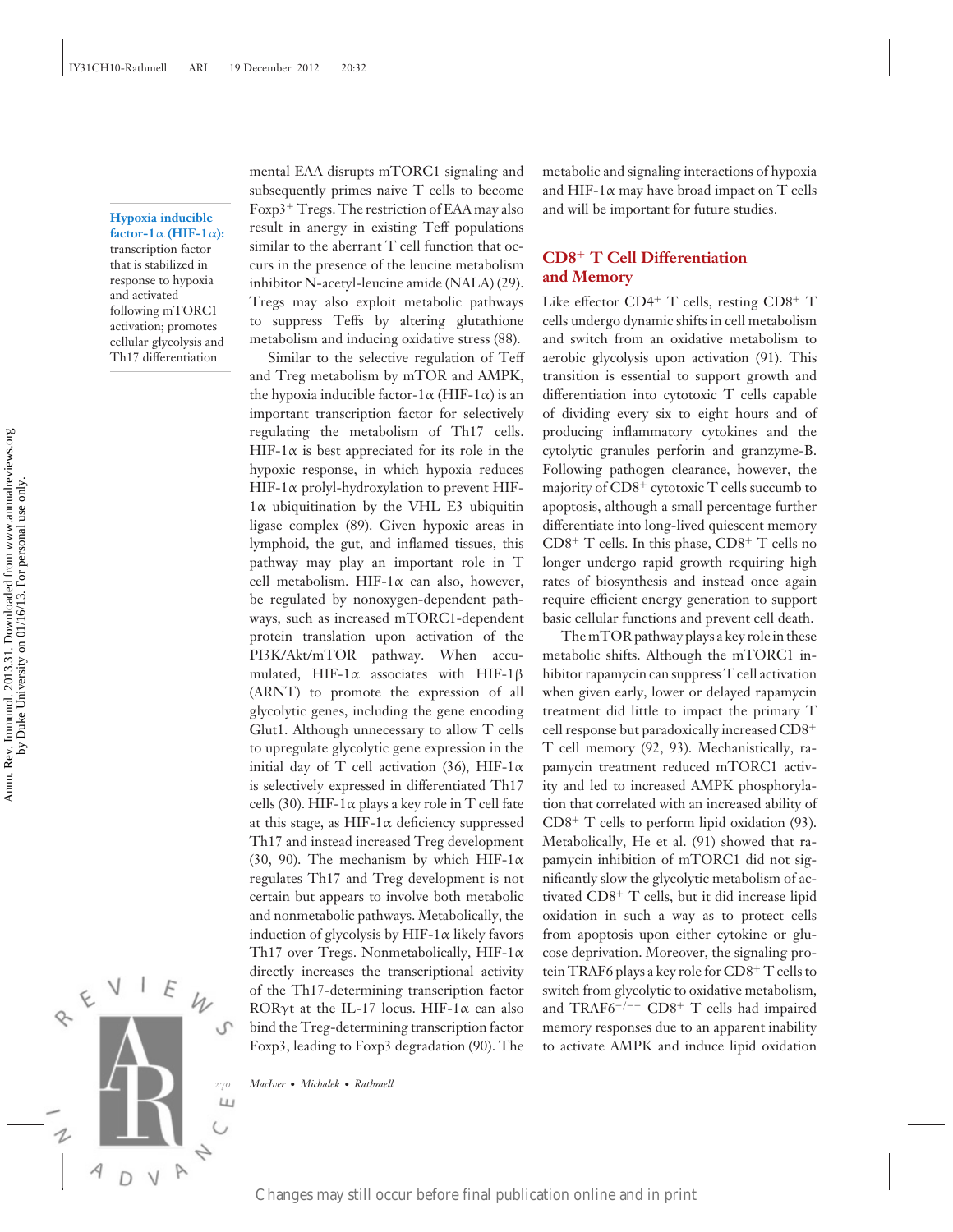(93). The mechanisms by which TRAF6 regulates metabolism remain unclear, but TRAF6 is a well-described regulator of nuclear factor-κB (NF-κB), which may influence this process (94).

Similar to resting T cells and CD4<sup>+</sup> Tregs, memory  $CD8<sup>+</sup>$  T cells not only favor but depend on lipid oxidation. Memory T cells express high levels of the mitochondrial lipid transporter CPT1a, and inhibition or RNAi of this protein diminished mitochondrial function and reduced memory cell survival. Conversely, retroviral CPT1a expression enhanced CD8<sup>+</sup> memory cell generation in an adoptive transfer model (95). Many of these metabolic changes were regulated through the induction of mitochondrial biogenesis and increased capacity of cells to undergo oxidative metabolism under metabolic stress, a characteristic quantified as spare respiratory capacity (95). Spare respiratory capacity refers to the excess capacity of mitochondria to further induce respiratory metabolism upon metabolic stress. The precise role for spare respiratory capacity and at what point CD8<sup>+</sup> T cells undergo metabolic stress in vivo is not fully understood, but the above findings imply that the metabolic reprogramming of CD8<sup>+</sup> T cells from a glycolytic state back to an oxidative state is itself a key element to allow selection and survival of memory cells.

## **T CELL DYSFUNCTION AND METABOLISM IN ANERGY AND EXHAUSTION**

Acute T cell stimulation with foreign pathogens leads to a rapid and productive immune response, as described above. Chronic stimulation with self-antigen or upon chronic infection, however, results in self-tolerance or exhaustion that prevents or reduces T cell proliferation and effector function. In this respect, tolerant or exhausted T cells resemble naive or memory T cells, requiring energy-generating metabolic processes rather than biosynthesis. Evidence increasingly shows that regulation of the balance of oxidative to glycolytic cell metabolism is a component of T cell anergy and exhaustion.

#### **T Cell Anergy**

T cell anergy is a state of hyporesponsiveness that acts to silence self-reactive T cells. Anergic cells fail to proliferate or produce appropriate levels of growth-promoting cytokines, such as IL-2, upon stimulation and often result from an absence of CD28-mediated costimulation during TCR engagement (96, 97). One of the main functions of costimulation by CD28 is to activate the PI3K/Akt/mTOR pathway, which allows full T cell activation rather than induction of anergy. The role of mTORC1 activation in T cell stimulation and anergy is highlighted by the finding that rapamycin is sufficient to induce T cell anergy even in the presence of costimulation (98). As discussed above, activation of the PI3K/Akt/mTOR pathway stimulates Akt- and mTOR-dependent trafficking of Glut1 and amino acid transporters to the cell surface and upregulates glycolysis and other anabolic processes (59, 83, 99). Thus, costimulation is a critical step to facilitate the increased nutrient uptake necessary to fuel aerobic glycolysis and multiple anabolic pathways. Failure to receive costimulation therefore prevents stimulated T cells from upregulating glucose uptake and inducing aerobic glycolysis (29). In addition to reduced glucose metabolism, anergic T cells also fail to upregulate the amino acid transporter CD98 and the transferrin receptor CD71 (29), which may be important for growth and mitochondrial metabolism. Importantly, the addition of IL-2 is able to stimulate the PI3K/Akt/mTOR pathway in anergic T cells to restore T cell metabolism, growth, and function (100). Example the method is equity that and the publication of the HBANA<br>Interference final publication on the RHSANA/INTOR publication online and in principle<br>methods may still occur before FIMA/INTOR publication on the still

T cell anergy may be partially due to an inability of the cell to broadly coordinate metabolic pathways for growth and function. Consistent with this notion, it is now clear that the metabolic pathways themselves can be key regulators of T cell anergy. Directly limiting T cell metabolism during activation with the addition of the glucose analog 2DG or the leucine analog NALA led to T cell anergy (29). This anergic state was rescued by the addition of IL-2 to activate the PI3K/Akt/mTOR



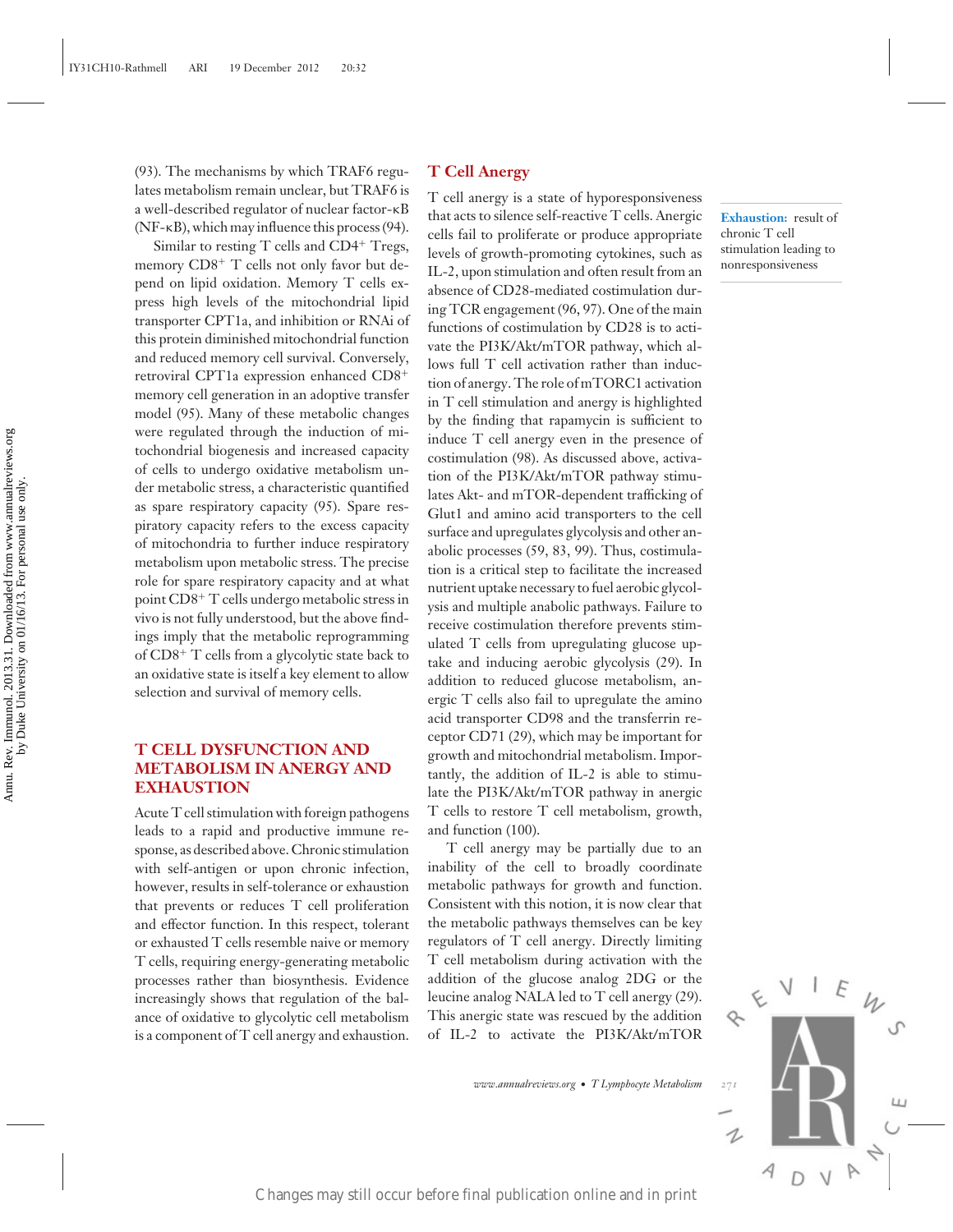pathway, provided that 2DG and NALA were not present. Presence of metabolic inhibitors, however, overcame costimulatory signals, indicating that cell metabolism is necessary downstream of costimulatory signals. Thus, T cell activation requires a metabolic checkpoint, and if glucose metabolism is insufficient, T cells appear unable to fully activate mTORC1 and become anergic rather than activated.

#### **T Cell Exhaustion**

Just as an absence of efficient costimulatory signals can result in T cell anergy (97), chronic T cell stimulation can induce a state of T cell nonresponsiveness termed exhaustion as a result of constant antigen exposure during diseases such as chronic viral infection and cancer (101, 102). Exhausted T cells are unable to provide protection against secondary infection, are defective in their capacity to self-renew through homeostatic proliferation, and have diminished cytokine production and cytolytic capacity. Reactivating exhausted T cells holds potential as treatment for a variety of chronic viral infections. Although the molecular mechanisms of T cell exhaustion are not fully understood, recent studies have started to highlight a potentially important role for cellular metabolism.

In the process of identifying a molecular signature for CD8<sup>+</sup> T cell exhaustion in chronic viral infection,Wherry et al. (103) reported that various genes involved in cell metabolism were altered in exhausted CD8<sup>+</sup> T cells. Expression of glycolytic genes was reduced, and exhausted T cells instead appeared to favor expression of genes involved in oxidative metabolism. Although correlative, these findings suggest that a deficit in glucose metabolism contributes to T cell exhaustion in much the same way that it contributes to T cell anergy. Further supporting a potential connection of cell metabolism to exhaustion, some of the extracellular inhibitory receptors associated with exhaustion are CD28 family members that have been linked to changes in intracellular metabolic signaling pathways. Multiple studies have implicated the inhibitory CD28 family members cy-For example is a constant and publication on a more of the constant and in print Annual publication online and in print Annual Publication on the state of the constant and the constant and the constant and the constant an

totoxic T-lymphocyte antigen-4 (CTLA-4) and programmed death-1 (PD-1) in the suppression of chronically stimulated T cell proliferation and function (104–106). In the case of CTLA-4, ligation of this receptor has been shown to terminate PI3K/Akt signaling (107), thereby diminishing glucose metabolism that is required for optimal cell growth and function (23, 54). Similarly, ligation of PD-1 can inhibit both mTORC1 and mTORC2 signaling, thus diminishing glycolytic metabolism within the target cell (108). Aside from inhibitory receptors, downregulation of the costimulatory receptor CD28 itself is also observed following repetitive stimulation and in aged individuals (109), and this may contribute to reduced T cell activity in these cases.

Metabolic changes in T cell exhaustion may also be mediated by extracellular sources. Lymphocyte metabolism is regulated by cytokines that can be disrupted or persist in chronic infection. Cytokines can be potent regulators of Glut1 trafficking and glycolysis, and IL-2 can promote Glut1 expression and glucose uptake in activated T cells (110). In exhaustion, however, T cells have reduced production of IL-2, and this may contribute to reduced glucose metabolism of exhausted T cells (103). Navarro et al. (111) demonstrated that, unlike IL-2, the antiviral cytokine type I IFN member IFN-α diminished glucose and glutamine metabolism in activated lymphocytes. This defect was characterized by decreased activity of the metabolic enzymes glucose-6-phosphate dehydrogenase (G6PDH), citrate synthase, and phosphate-dependent glutaminase. The alteration in G6PDH activity limits the generation of glucose-derived nucleotides through the pentose phosphate pathway, thereby limiting the proliferation of the cells. Together, these studies demonstrate that soluble and receptor interactions induce changes in metabolic pathways and machinery in cells that ultimately diminish their ability to utilize aerobic glycolysis for growth. A remaining key concern is to directly establish to what extent failure to induce glucose metabolism and aerobic glycolysis contributes to T cell exhaustion.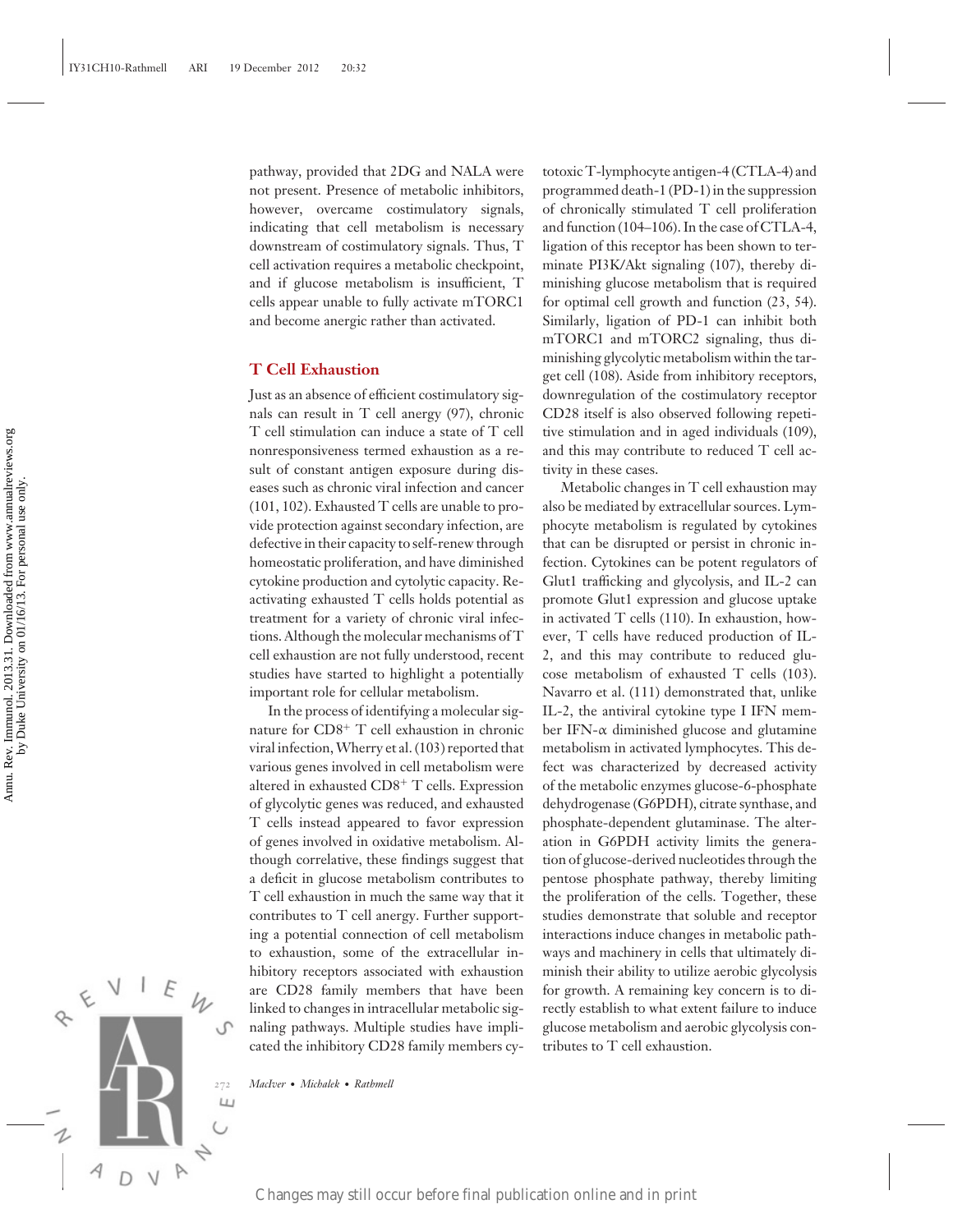## **CLINICAL CORRELATIONS**

## **T Cell Metabolism in Autoimmune and Allergic Disease**

Unregulated and dysfunctional lymphocyte responses are a hallmark of autoimmune and allergic diseases, such as asthma, arthritis, and SLE. Similar to exhausted T cells, lymphocytes from patients with these diseases are often repetitively stimulated due to repeated or constant antigen exposure. Because of the unbalanced regulation of these immune responses, T cells from allergic and autoimmune models exhibit an altered metabolic profile compared with healthy lymphocytes. Ostroukhova et al. (112) observed increased levels of the glycolytic by-product lactate in the blood of patients that directly correlated with the severity of each patient's asthma. Isolation of CD4<sup>+</sup> T cells from either asthmatic patients or a murine model of asthma revealed that these cells exhibited elevated lactate production upon stimulation compared with controls, suggesting that a glycolytic lymphocyte response may contribute to the disease. These effects were partially due to increased expression of the pyruvate dehydrogenase inhibitor pyruvate dehydrogenase kinase 1 (PDHK1), resulting in the inhibition of the pyruvate dehydrogenase complex (PDH) and the promotion of the conversion of pyruvate to lactate instead of to acetyl-CoA. Importantly, the PDHK1 inhibitor dichloroacetate (DCA) limited lactate production and alleviated inflammation and airway responsiveness in mice. Similar findings were reported in a murine model of collagen-induced arthritis, in which DCA treatment reduced glycolysis and disease (113). These results suggest that the inflammatory response may be limited by both the availability of a metabolic fuel and the cellular machinery that directs it to its final destination—that is, the conversion of pyruvate to acetyl-CoA for mitochondrial oxidation versus the shuttling of pyruvate to lactate to maintain aerobic glycolysis. with holiday myahoasses. Occurs at the metalolical is distincted primarily contained by product lectrices in the blood of partens har in metalodism. This selectrice dependentry of the still of the still of the still of th

The difference between the utilization of metabolic fuel inside and outside the mitochondria is an important consideration when examining the metabolic phenotype of autoreactive lymphocytes from SLE patients. Lymphocytes isolated from SLE patients have increased mitochondrial oxidation and reactive oxygen species generation, which may be due to dysfunctional mitochondria (114–116). Similar observations were made in a murine lupus model in which glycolytic flux was indistinguishable from healthy cells, but mitochondrial glucose oxidation was significantly increased (117). In contrast to asthma, in which elevated PDHK1 levels suggest that glucose is produced by T cells predominantly outside of the mitochondria (112), the generation of ATP in chronically stimulated cells from autoimmune models is derived primarily from oxidative metabolism. This selective dependency on mitochondrial metabolism may contribute to findings that inhibition of the mitochondrial F1/F0 ATPase can promote apoptotic death of chronically stimulated T cells in models of SLE but not of resting or acutely activated T cells (118, 119). Increased reliance on mitochondrial metabolism is also similar to other autoimmune pathogenic conditions such as graft-versus-host disease (GVHD) and rheumatoid arthritis (117, 120–122).

Bone marrow transplant illustrates another example in which metabolism may impact immunologic disease. If bone marrow is not fully matched, resident T cells can induce GVHD. In GVHD, alloreactive T cells from the donor recognize host MHC and cause direct damage to recipient tissues and organs as well as indirect complications (i.e., infections that result from the increased need for immunosuppressants required to keep GVHD in check). Whereas activated lymphocytes typically use a program of primarily aerobic glycolysis, the strong and chronic activation of alloreactive T cells in GVHD demonstrates increases in both aerobic glycolysis and oxidative phosphorylation (119). This is specific to the T cells and in contrast to the glycolytic phenotype of the proliferating transplanted hematopoietic stem cells. The alloreactive T cells further exhibit mitochondrial hyperpolarization and increased oxidative stress that can be pharmacologically targeted to selec-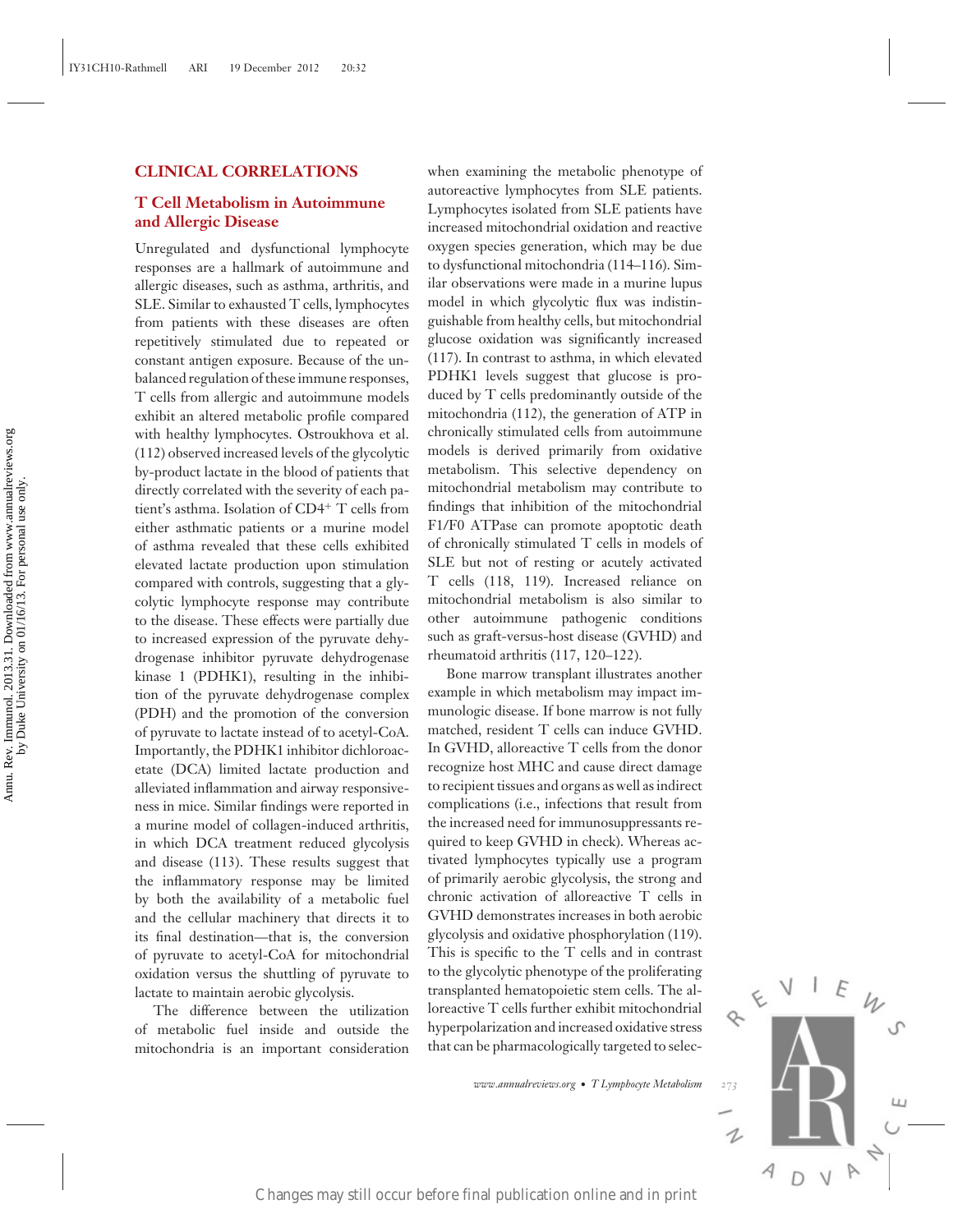tively induce apoptosis in autoimmune cells and limit the severity of the disease (119).

The upregulation of oxidative phosphorylation in GVHD alloreactive T cells is surprising given the typical program of aerobic glycolysis in normally activated T cells and highlights the metabolic dysregulation that can occur in diseased states. Moreover, the contrast between glycolytic metabolism and mitochondrial metabolism in allergic and autoimmune diseases, respectively, demonstrates an important and critical difference for metabolic dependency between chronic versus repetitive stimulation that may provide opportunities for metabolic intervention of specific inflammatory responses.

## **Nutrition and Immune Cell Metabolism**

The metabolic and nutritional status of the organism as a whole also has a critical role in regulating immunity. Obesity is a growing epidemic in developed countries and is associated with life-threatening comorbidities such as diabetes and cardiovascular disease, which increase medical costs and shorten life span. Exacerbating the problem is the lack of effective treatments for obesity. Energy intake in excess of energy requirements leads to a biological response or defense to the elevated level of body fat mass that then leads to a low-level inflammatory state. Weight loss in obese patients is associated with a decrease of inflammatory biomarkers such as C-reactive protein, TNF-α, and IL-6 and is accompanied by improvement of metabolic parameters, especially insulin sensitivity (123). This was first demonstrated with TNF- $\alpha$  levels, which were found overexpressed in the adipose tissue of obese mice (124). Loss of TNF- $\alpha$  in murine models of obesity resulted in improved insulin sensitivity and glucose homeostasis (125, 126), whereas exogenous administration of TNF- $\alpha$  led to insulin resistance (127). Special occur before final publication of cyclosics may still occur before final publication online and in print Annually is the stress of the model of the stress of the stress of the stress of the stress of the stress of

In addition to TNF-α, other inflammatory mediators and cytokines are also overexpressed in adipose and other tissues in murine models of obesity and in obese humans, and it is now clear that obesity is characterized by a broad inflammatory response (128, 129). Many inflammatory mediators exhibit patterns of expression and may impact insulin action in a manner similar to that of TNF-α during obesity. Macrophages were initially implicated as the cells that produce the inflammatory cytokines in question, as macrophages and adipocytes colocalize in adipose tissue in obesity (130). Expansion of adipose tissue leads to the release of chemokines that induce increased recruitment of M1, or classically activated, macrophages, which are characterized by increased production of the proinflammatory cytokines that promote altered gene expression and insulin resistance in adipocytes (as opposed to M2 macrophages, which secrete more anti-inflammatory cytokines) (129). These changes result in altered adipocyte secretion of cytokines (adipokines), increased lipolysis, and an excess of circulating nonesterified fatty acids, which may eventually contribute to systemic insulin resistance (131). Subsequently, many mouse studies have knocked out the macrophage inflammatory response pathway and demonstrated that macrophages residing in adipose tissue can in fact contribute to obesityrelated insulin resistance (130). Moreover, Vats et al. (132) have shown that M2 macrophages preferentially rely on oxidative metabolism like Tregs, whereas M1 macrophages exhibit a highly glycolytic metabolic profile similar to Teffs. These metabolic phenotypes are determined at both the intracellular and extracellular levels, as metabolites present in the tissue environment have been shown to influence the development of these immune responses.

More recently, studies have highlighted the finding that adipose-specific lymphocytes are critical and necessary precursors to the adipose-resident macrophages required for the inflammation and insulin resistance seen in obesity. In 2009, a series of studies demonstrated the importance of adipose tissue–associated T cells in obesity-induced inflammation (133–135), implicating roles for adipocyte-specific  $CD4^+$  T cells,  $CD8^+$ T cells, and Tregs in controlling both local

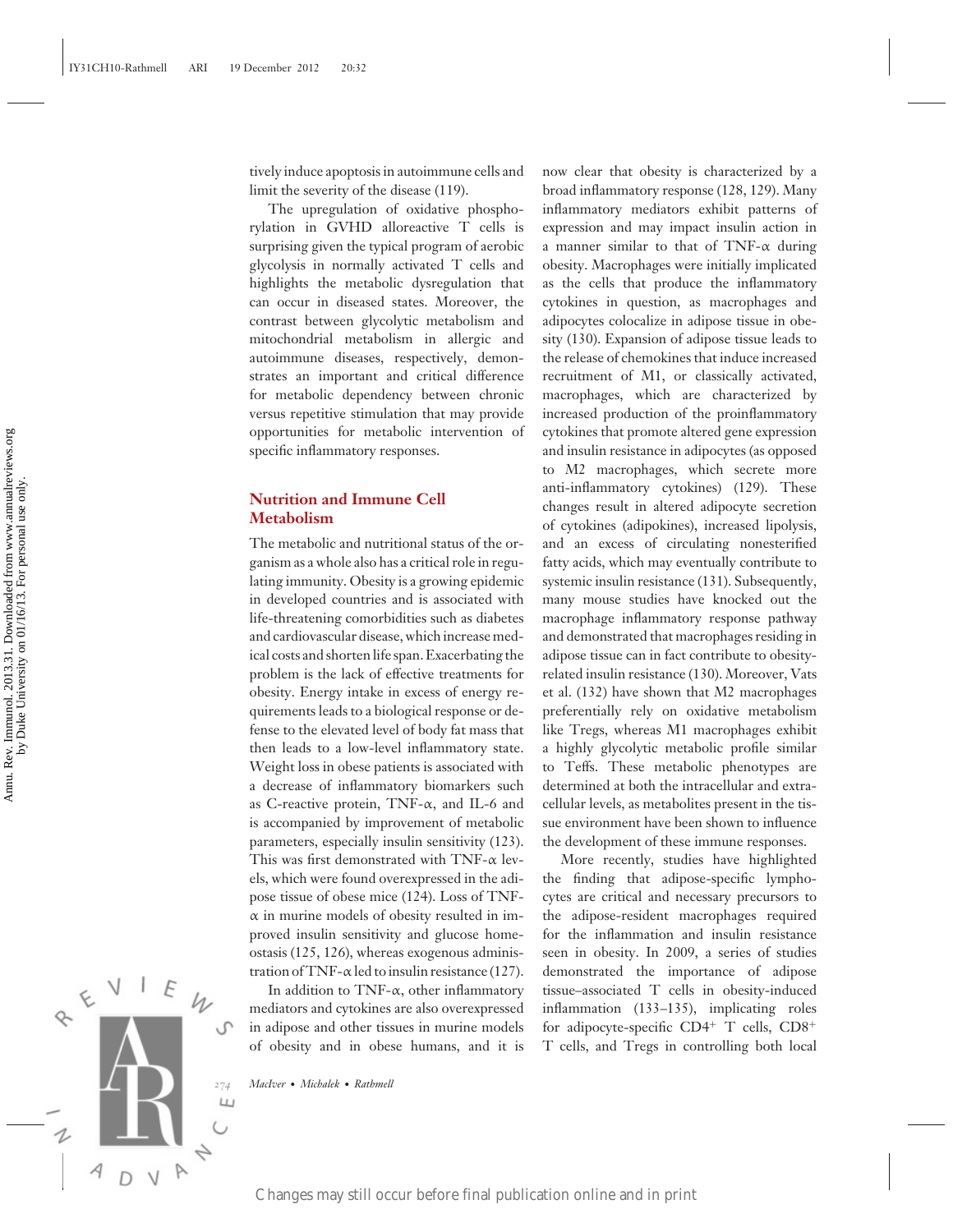macrophage recruitment and systemic insulin resistance. In addition, visceral adipose tissue (VAT)–specific Tregs were recently characterized to differ from Tregs found in more traditional lymphoid compartments (136). Establishment of these VAT-specific Tregs from naive CD4<sup>+</sup> T cells depends upon collaboration of both Foxp3 and PPAR-γ expression. Conditional knockout of PPAR-γ in the Treg lineage resulted in decreased VAT-specific Treg numbers but no change in the number of Tregs found in lymphoid tissue (136). This was accompanied by an increase in some, but not all, adipose tissue–specific monocyte/macrophage subsets. Importantly, use of the PPAR- $\gamma$  agonist pioglitazone accentuated the accumulation of VAT-specific Tregs and insulin sensitivity in obese mice (136). This finding suggests a novel mechanism by which the drug pioglitazone promotes insulin sensitivity through regulation of T cells rather than primarily by modulation of PPAR- $\gamma$  in adipocytes.

Obese individuals exhibit many symptoms of chronic low-grade inflammation that is partially driven by the expansion of Th17 cells. Clinically, obese humans can exhibit elevated levels of IL-17 (137). Furthermore, obesity can exacerbate disease in IL-17-dependent autoimmune models of EAE and colitis. IL-17 can also inhibit adipogenesis, suggesting that it may be produced in obesity to try to limit fat development. Indeed, IL-17R $\alpha$ <sup>-/-</sup> mice are overweight and have more significant obesity following a high fat diet (138) but, interestingly, show enhanced glucose tolerance and insulin sensitivity. The predisposition of obese individuals for a wide range of inflammatory diseases suggests that altered T cell function has a broad impact on diseases that may not be directly linked to adipose tissue.

One key adipokine that may contribute to the inflammation seen in metabolic disease and obesity is leptin. Leptin is secreted by adipocytes in proportion to fat volume and is best known for its effects on regulating appetite and metabolism via signaling at the level of the hypothalamus (139). However, leptin deficiency also results in altered immune

responses, affecting both innate and adaptive immunity (140, 141). Leptin is a member of the class I cytokine family and signals via the Jak/STAT and Akt pathways, among others, to mediate its effects on immune cell number and function, leading to a proinflammatory (Th1) phenotype (142–144). Leptin is particularly important for T cells, as leptin-deficient individuals have decreased T cell numbers, decreased CD4<sup>+</sup> Th cells, increased proliferation of Tregs, and skewed cytokine production, resulting in increased susceptibility to intracellular infections (145–147). Administration of recombinant leptin protein to leptin-deficient mice or humans reverses both the metabolic defects and immune abnormalities observed (148). Moreover, leptin contributes to activation of mTOR in Tregs and has been found to correlate with Treg hyporesponsiveness and constrained Treg proliferation (149). One could postulate that excess leptin secretion from adipocytes in the obese individual may have paracrine effects on local T cells and macrophages, which may go on to promote the development of the systemic inflammation and insulin resistance seen in metabolic syndrome.

Conversely, malnutrition, which plagues a large proportion of individuals in the developing world, is an immunosuppressive event that reduces immune function and markedly increases the risks and mortality from severe infections (150–152). Malnutrition is associated with a deficit of circulating leptin, resulting from generalized wasting and depletion of stores of adipose tissue (139). In a recent study, peripheral blood T cells were isolated from malnourished children hospitalized for infections. Culture of these T cells with leptin resulted in increased T cell activation following stimulation with PMA-ionomycin, as demonstrated by upregulation of CD25 and CD69 surface expression as well as increased effector cytokine (IL-2 and IFN- $\gamma$ ) production (153). Thus, leptin itself or the regulatory pathways that control leptin expression or function may be important new targets to promote immunity. This system makes sense evolutionarily, as states. Importantly, are of the PEM-view stop, mass or means recent betore of M1-specific Trees and insularity in (148). Macroscopic point on a correlation on the still of the specific transmitted in print Annual publicat

*www.annualreviews.org* • *T Lymphocyte Metabolism 275*

#### **Leptin:**

adipocyte-derived hormone that is well known for its role in regulating body weight and metabolism; also critical for normal T cell number and function

1 D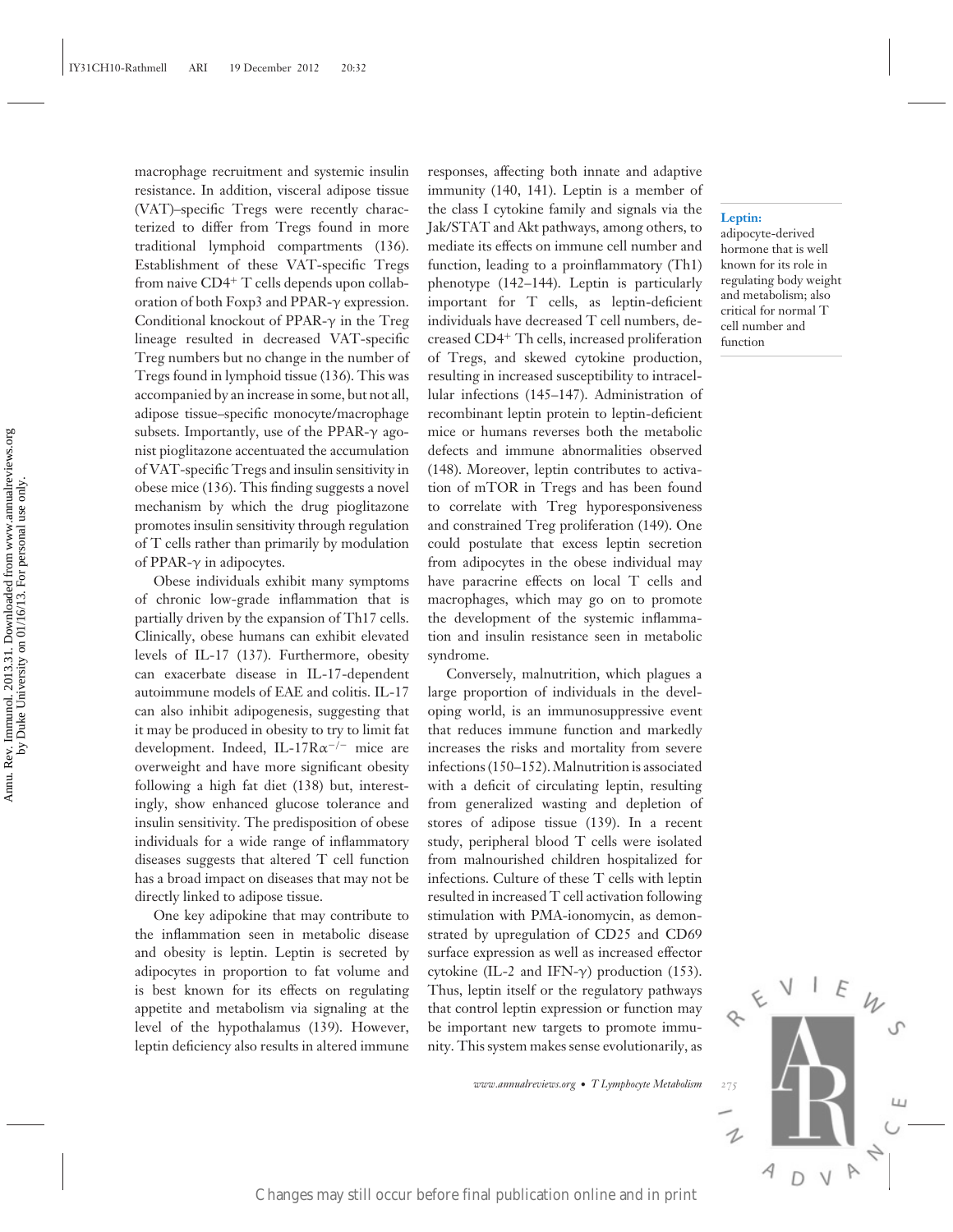energy deficiency during times of food scarcity requires downregulation of nonessential and energy-consuming systems and pathways, such as immune cell activation. These concepts can be more broadly applied to augmenting immune response to vaccinations in malnourished children in underdeveloped areas of the world and to preventing infections in critically ill patients in intensive care unit settings.

## **CONCLUSIONS**

Although the immune system has a critical role in protecting against infections and performing tumor surveillance, this task is highly energy demanding and must be finely regulated. We are beginning to understand how pathways that regulate immune cell number, function, and

differentiation are linked to those regulating metabolism. These pathways are controlled by both transcriptional and posttranscriptional mechanisms that dictate both cell metabolism and function/differentiation. Manipulation of metabolic programs may offer therapeutic opportunities in altering immune response in conditions of either immunosuppression or inflammation. This has relevance to treatment of infections, vaccine response, tumor surveillance, autoimmunity, and inflammatory disorders. Moreover, the metabolic status of the organism as a whole can affect both lymphocyte function and lymphocyte metabolism on a cellular level. Metabolism, immunity, and nutrition are overlapping and intersecting systems with rich opportunities for development and understanding.

#### **DISCLOSURE STATEMENT**

The authors are not aware of any affiliations, memberships, funding, or financial holdings that might be perceived as affecting the objectivity of this review.

## **ACKNOWLEDGMENTS**

This work was supported by NIH R01 HL108006 ( J.C.R.) and K08 DK087944 (N.J.M.), the American Asthma Foundation ( J.C.R. is the Bernard Osher Fellow of the AAF), the Lupus Research Institute ( J.C.R), the Leukemia & Lymphoma Society ( J.C.R.), and an Irvington Institute Postdoctoral Fellowship from the Cancer Research Institute (R.D.M.). EFREE CHANNET CHANNET CHANNET CHANNET CHANNET CHANNET CHANNET CHANNET CHANNET CHANNET CHANNET CHANNET CHANNET CHANNET CHANNET CHANNEL CHANNET CHANNEL CHANNEL CHANNEL CHANNEL CHANNEL CHANNEL CHANNEL CHANNEL CHANNEL CHANNEL

#### **LITERATURE CITED**

- 1. Warburg O. 1956. On the origin of cancer cells. *Science* 123:309–14
- 2. Koppenol WH, Bounds PL, Dang CV. 2011. Otto Warburg's contributions to current concepts of cancer metabolism. *Nat. Rev. Cancer* 11:325–37
- 3. Warburg O, Gawehn K, Geissler AW. 1958. Metabolism of leukocytes. *Z. Naturforsch. B* 13B:515–16 (In German)
- 4. Swainson L, Kinet S, Manel N, Battini JL, Sitbon M, Taylor N. 2005. Glucose transporter 1 expression identifies a population of cycling CD4+ CD8+ human thymocytes with high CXCR4-induced chemotaxis. *Proc. Natl. Acad. Sci. USA* 102:12867–72
- 5. Yu Q, Erman B, Bhandoola A, Sharrow SO, Singer A. 2003. In vitro evidence that cytokine receptor signals are required for differentiation of double positive thymocytes into functionally mature  $CDS^{+}$  T cells. *J. Exp. Med.* 197:475–87
- 6. Sandy AR, Jones M, Maillard I. 2012. Notch signaling and development of the hematopoietic system. *Adv. Exp. Med. Biol.* 727:71–88
- 7. Radtke F, Wilson A, Stark G, Bauer M, van Meerwijk J, et al. 1999. Deficient T cell fate specification in mice with an induced inactivation of *Notch1*. *Immunity* 10:547–58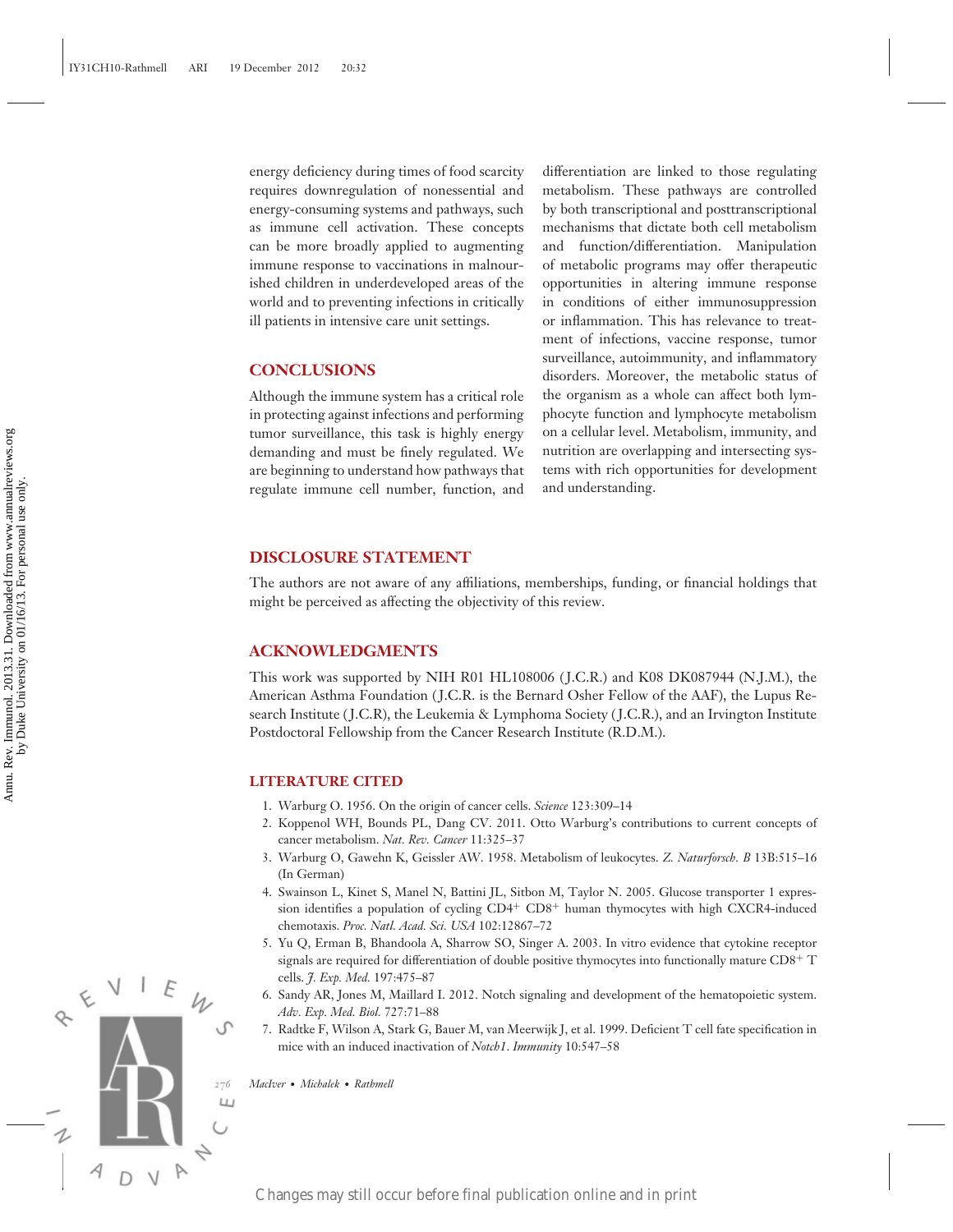- 8. Pui JC, Allman D, Xu L, DeRocco S, Karnell FG, et al. 1999. Notch1 expression in early lymphopoiesis influences B versus T lineage determination. *Immunity* 11:299–308
- 9. Ciofani M, Zuniga-Pflucker JC. 2005. Notch promotes survival of pre-T cells at the β-selection checkpoint by regulating cellular metabolism. *Nat. Immunol.* 6:881–88
- 10. Gerriets VA, Rathmell JC. 2012. Metabolic pathways in T cell fate and function. *Trends Immunol.* 33:168–73
- 11. Wofford JA, Wieman HL, Jacobs SR, Zhao Y, Rathmell JC. 2008. IL-7 promotes Glut1 trafficking and glucose uptake via STAT5-mediated activation of Akt to support T-cell survival. *Blood* 111:2101–11
- 12. Pallard C, Stegmann AP, van Kleffens T, Smart F, Venkitaraman A, Spits H. 1999. Distinct roles of the phosphatidylinositol 3-kinase and STAT5 pathways in IL-7-mediated development of human thymocyte precursors. *Immunity* 10:525–35
- 13. Tan JT, Dudl E, LeRoy E, Murray R, Sprent J, et al. 2001. IL-7 is critical for homeostatic proliferation and survival of naive T cells. *Proc. Natl. Acad. Sci. USA* 98:8732–37
- 14. Maraskovsky E, O'Reilly LA, Teepe M, Corcoran LM, Peschon JJ, Strasser A. 1997. Bcl-2 can rescue T lymphocyte development in interleukin-7 receptor-deficient mice but not in mutant *rag-1*−/<sup>−</sup> mice. *Cell* 89:1011–19
- 15. Akashi K, KondoM, von Freeden-Jeffry U,Murray R,Weissman IL. 1997. Bcl-2 rescues T lymphopoiesis in interleukin-7 receptor–deficient mice. *Cell* 89:1033–41
- 16. Rathmell JC, Vander Heiden MG, Harris MH, Frauwirth KA, Thompson CB. 2000. In the absence of extrinsic signals, nutrient utilization by lymphocytes is insufficient to maintain either cell size or viability. *Mol. Cell* 6:683–92 Changes may still occur before the publication of the still of the still of Variable Publication online and in principle and in principle and in the station of the station of the station of the station of the station of t
	- 17. Rathmell JC, Farkash EA, Gao W, Thompson CB. 2001. IL-7 enhances the survival and maintains the size of naive T cells. *J. Immunol.* 167:6869–76
	- 18. Barata JT, Silva A, Brandao JG, Nadler LM, Cardoso AA, Boussiotis VA. 2004. Activation of PI3K is indispensable for interleukin 7–mediated viability, proliferation, glucose use, and growth of T cell acute lymphoblastic leukemia cells. *J. Exp. Med.* 200:659–69
	- 19. Jacobs SR, Michalek RD, Rathmell JC. 2010. IL-7 is essential for homeostatic control of T cell metabolism in vivo. *J. Immunol.* 184:3461–69
	- 20. Pearson C, Silva A, Seddon B. 2012. Exogenous amino acids are essential for interleukin-7 induced CD8 T cell growth. *PLoS ONE* 7:e33998
	- 21. Jameson SC. 2002. Maintaining the norm: T-cell homeostasis. *Nat. Rev. Immunol.* 2:547–56
	- 22. Marrack P, Bender J, Hildeman D, Jordan M, Mitchell T, et al. 2000. Homeostasis of αβTCR+ T cells. *Nat. Immunol.* 1:107–11
	- 23. Jacobs SR, Herman CE, Maciver NJ, Wofford JA, Wieman HL, et al. 2008. Glucose uptake is limiting in T cell activation and requires CD28-mediated Akt-dependent and independent pathways. *J. Immunol.* 180:4476–86
	- 24. Doughty CA, Bleiman BF, Wagner DJ, Dufort FJ, Mataraza JM, et al. 2006. Antigen receptor–mediated changes in glucose metabolism in B lymphocytes: role of phosphatidylinositol 3-kinase signaling in the glycolytic control of growth. *Blood* 107:4458–65
	- 25. Greiner EF, Guppy M, Brand K. 1994. Glucose is essential for proliferation and the glycolytic enzyme induction that provokes a transition to glycolytic energy production. *J. Biol. Chem.* 269:31484–90
	- 26. Bental M, Deutsch C. 1993. Metabolic changes in activated T cells: an NMR study of human peripheral blood lymphocytes. *Magn. Reson. Med.* 29:317–26
	- 27. Michalek RD, Gerriets VA, Jacobs SR, Macintyre AN, MacIver NJ, et al. 2011. Cutting edge: Distinct glycolytic and lipid oxidative metabolic programs are essential for effector and regulatory CD4+ T cell subsets. *J. Immunol.* 186:3299–303
	- 28. Cham CM, Gajewski TF. 2005. Glucose availability regulates IFN-γ production and p70S6 kinase activation in CD8+ effector T cells. *J. Immunol.* 174:4670–77
	- 29. Zheng Y, Delgoffe GM, Meyer CF, Chan W, Powell JD. 2009. Anergic T cells are metabolically anergic. *J. Immunol.* 183:6095–101
	- 30. Shi LZ, Wang R, Huang G, Vogel P, Neale G, et al. 2011. HIF1α–dependent glycolytic pathway orchestrates a metabolic checkpoint for the differentiation of TH17 and Treg cells. *J. Exp. Med.* 208:1367– 76

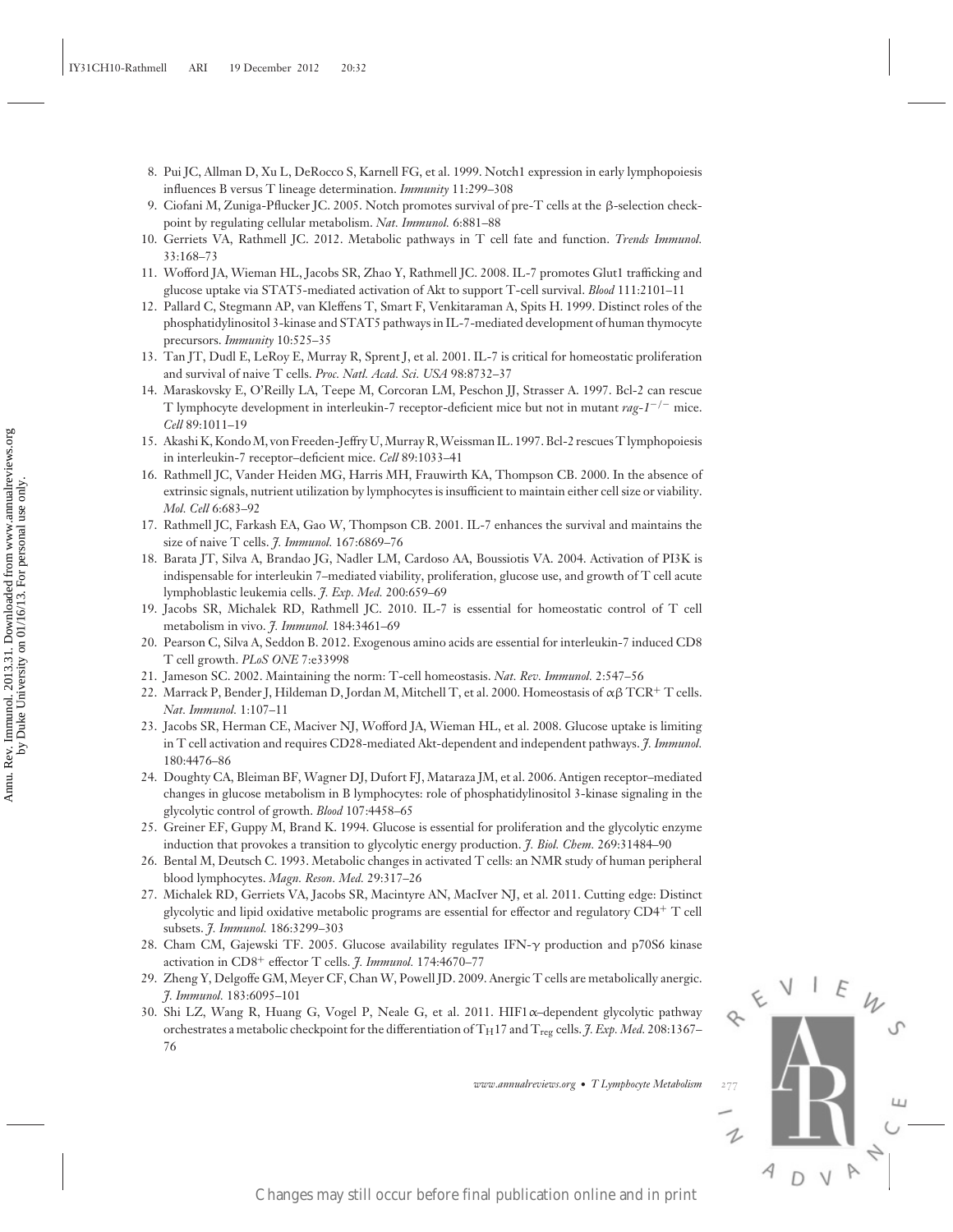- 31. Dang CV, Le A, Gao P. 2009. MYC-induced cancer cell energy metabolism and therapeutic opportunities. *Clin. Cancer Res.* 15:6479–83
- 32. Gao P, Tchernyshyov I, Chang TC, Lee YS, Kita K, et al. 2009. c-Myc suppression of miR-23a/b enhances mitochondrial glutaminase expression and glutamine metabolism. *Nature* 458:762–65
- 33. Wise DR, DeBerardinis RJ, Mancuso A, Sayed N, Zhang XY, et al. 2008. Myc regulates a transcriptional program that stimulates mitochondrial glutaminolysis and leads to glutamine addiction. *Proc. Natl. Acad. Sci. USA* 105:18782–87
- 34. Lindsten T, June CH, Thompson CB. 1988. Multiple mechanisms regulate c-*myc* gene expression during normal T cell activation. *EMBO J.* 7:2787–94
- 35. Kelly K, Cochran BH, Stiles CD, Leder P. 1983. Cell-specific regulation of the *c-myc* gene by lymphocyte mitogens and platelet-derived growth factor. *Cell* 35:603–10
- 36. Wang R, Dillon CP, Shi LZ, Milasta S, Carter R, et al. 2011. The transcription factor Myc controls metabolic reprogramming upon T lymphocyte activation. *Immunity* 35:871–82
- 37. Colombo SL, Palacios-Callender M, Frakich N, De Leon J, Schmitt CA, et al. 2010. Anaphase-promoting complex/cyclosome-Cdh1 coordinates glycolysis and glutaminolysis with transition to S phase in human T lymphocytes. *Proc. Natl. Acad. Sci. USA* 107:18868–73
- 38. Altman BJ, Dang CV. 2012. Normal and cancer cell metabolism: lymphocytes and lymphoma. *FEBS J.* 279:2598–609
- 39. Villena JA, Kralli A. 2008. ERRα: a metabolic function for the oldest orphan. *Trends Endocrinol. Metab.* 19:269–76
- 40. Giguère V. 2008. Transcriptional control of energy homeostasis by the estrogen-related receptors. *Endocr. Rev.* 29:677–96
- 41. Ranhotra HS. 2010. The estrogen-related receptor alpha: the oldest, yet an energetic orphan with robust biological functions. *J. Recept. Signal. Transduct. Res.* 30:193–205
- 42. Sonoda J, Laganière J, Mehl IR, Barish GD, Chong LW, et al. 2007. Nuclear receptor ERRα and coactivator PGC-1β are effectors of IFN-γ-induced host defense. *Genes Dev.* 21:1909–20
- 43. Luo J, Sladek R, Carrier J, Bader JA, Richard D, Giguere V. 2003. Reduced fat mass in mice lacking ` orphan nuclear receptor estrogen-related receptor α. *Mol. Cell. Biol.* 23:7947–56
- 44. Deblois G, Hall JA, Perry MC, Laganiere J, Ghahremani M, et al. 2009. Genome-wide identification of ` direct target genes implicates estrogen-related receptor αas a determinant of breast cancer heterogeneity. *Cancer Res.* 69:6149–57 Section 18). Changes may still occur before final publication of the state state is the state of the state of the state of the state of the state of the state of the state of the state of the state of the state of the sta
	- 45. Jarzabek K, Koda M, Kozlowski L, Sulkowski S, Kottler ML,Wolczynski S. 2009. The significance of the expression of ERRα as a potential biomarker in breast cancer. *J. Steroid Biochem. Mol. Biol.* 113:127–33
	- 46. Chisamore MJ, Wilkinson HA, Flores O, Chen JD. 2009. Estrogen-related receptor-α antagonist inhibits both estrogen receptor–positive and estrogen receptor–negative breast tumor growth in mouse xenografts. *Mol. Cancer Ther.* 8:672–81
	- 47. Stein RA, Chang CY, Kazmin DA, Way J, Schroeder T, et al. 2008. Estrogen-related receptor α is critical for the growth of estrogen receptor–negative breast cancer. *Cancer Res.* 68:8805–12
	- 48. Tennessen JM, Baker KD, Lam G, Evans J, Thummel CS. 2011. The*Drosophila* estrogen-related receptor directs a metabolic switch that supports developmental growth. *Cell Metab.* 13:139–48
	- 49. Perry DJ, Yin Y, Telarico T, Baker HV, Dozmorov I, et al. 2012. Murine lupus susceptibility locus *Sle1c2* mediates CD4+ T cell activation and maps to estrogen-related receptor γ. *J. Immunol.* 189:793–803
	- 50. Michalek RD, Gerriets VA, Nichols AG, Inoue M, Kazmin D, et al. 2011. Estrogen-related receptorα is a metabolic regulator of effector T-cell activation and differentiation. *Proc. Natl. Acad. Sci. USA* 108:18348–53
	- 51. Bensinger SJ, Bradley MN, Joseph SB, Zelcer N, Janssen EM, et al. 2008. LXR signaling couples sterol metabolism to proliferation in the acquired immune response. *Cell* 134:97–111
	- 52. Xu J, Wagoner G, Douglas JC, Drew PD. 2009. Liver X receptor agonist regulation of Th17 lymphocyte function in autoimmunity. *J. Leukoc. Biol.* 86:401–9
	- 53. Cui G, Qin X,Wu L, Zhang Y, Sheng X, et al. 2011. Liver X receptor (LXR) mediates negative regulation of mouse and human Th17 differentiation. *J. Clin. Investig.* 121:658–70
	- 54. Frauwirth KA, Riley JL, Harris MH, Parry RV, Rathmell JC, et al. 2002. The CD28 signaling pathway regulates glucose metabolism. *Immunity* 16:769–77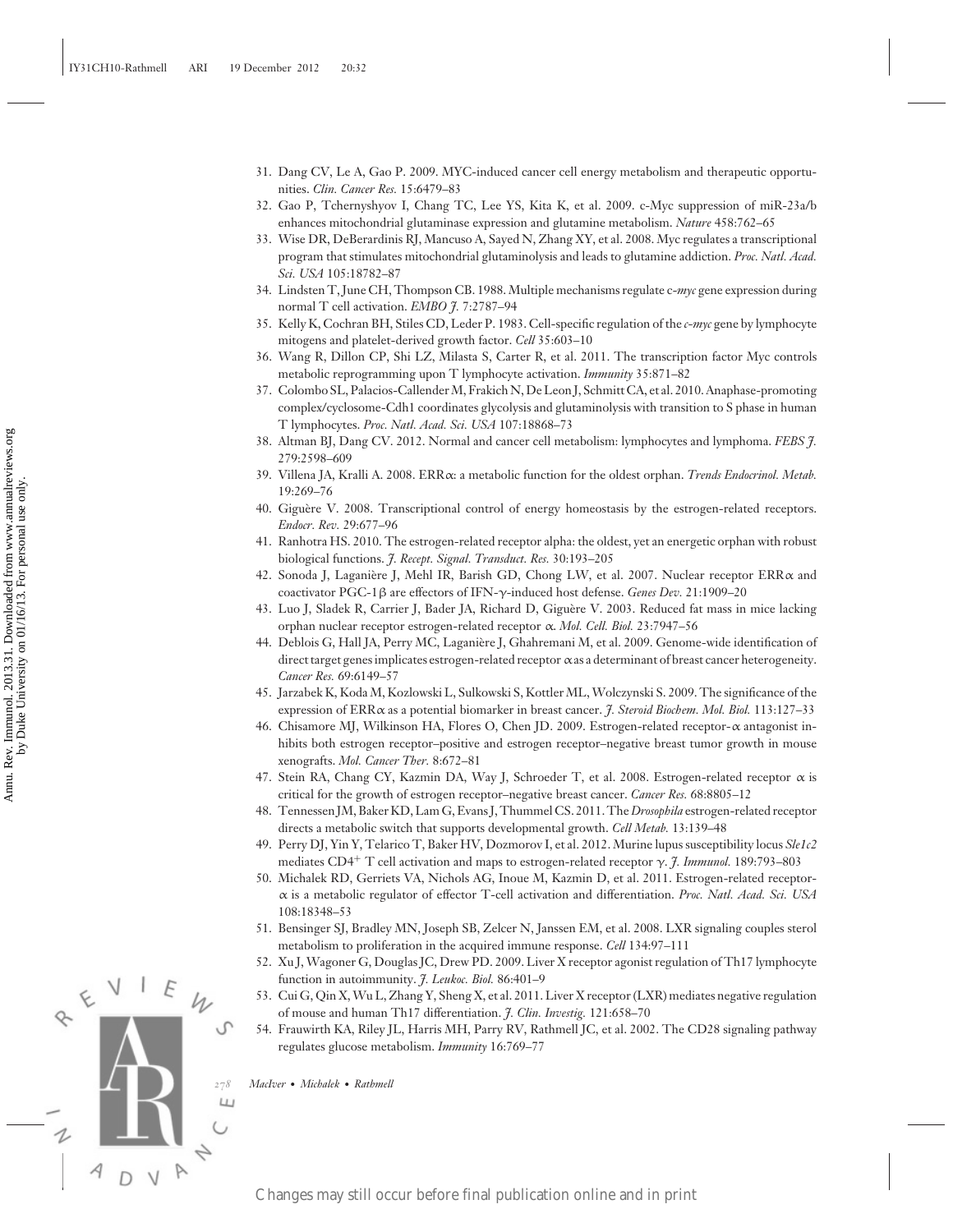- 55. Rathmell JC, Fox CJ, Plas DR, Hammerman PS, Cinalli RM, Thompson CB. 2003. Akt-directed glucose metabolism can prevent Bax conformation change and promote growth factor-independent survival. *Mol. Cell. Biol.* 23:7315–28
- 56. Edinger AL, Thompson CB. 2002. Akt maintains cell size and survival by increasing mTOR-dependent nutrient uptake. *Mol. Biol. Cell* 13:2276–88
- 57. Edinger AL. 2007. Controlling cell growth and survival through regulated nutrient transporter expression. *Biochem. J.* 406:1–12
- 58. Zhou QL, Jiang ZY, Holik J, Chawla A, Hagan GN, et al. 2008. Akt substrate TBC1D1 regulates GLUT1 expression through the mTOR pathway in 3T3-L1 adipocytes. *Biochem. J.* 411:647–55
- 59. Wieman HL, Wofford JA, Rathmell JC. 2007. Cytokine stimulation promotes glucose uptake via phosphatidylinositol-3 kinase/Akt regulation of Glut1 activity and trafficking. *Mol. Biol. Cell* 18:1437–46
- 60. Edinger AL, Cinalli RM, Thompson CB. 2003. Rab7 prevents growth factor-independent survival by inhibiting cell-autonomous nutrient transporter expression. *Dev. Cell* 5:571–82
- 61. Wieman HL, Horn SR, Jacobs SR, Altman BJ, Kornbluth S, Rathmell JC. 2009. An essential role for the Glut1 PDZ-binding motif in growth factor regulation of Glut1 degradation and trafficking. *Biochem. J.* 418:345–67
- 62. Miyamoto S, Murphy AN, Brown JH. 2008. Akt mediates mitochondrial protection in cardiomyocytes through phosphorylation of mitochondrial hexokinase-II. *Cell Death Differ*. 15:521–29
- 63. John S, Weiss JN, Ribalet B. 2011. Subcellular localization of hexokinases I and II directs the metabolic fate of glucose. *PLoS ONE* 6:e17674
- 64. Chi H. 2012. Regulation and function of mTOR signalling in T cell fate decisions. *Nat. Rev. Immunol.* 12:325–38
- 65. Tandon P, Gallo CA, Khatri S, Barger JF, Yepiskoposyan H, Plas DR. 2011. Requirement for ribosomal protein S6 kinase 1 to mediate glycolysis and apoptosis resistance induced by Pten deficiency. *Proc. Natl. Acad. Sci. USA* 108:2361–65
- 66. Porstmann T, Santos CR, Griffiths B, Cully M, Wu M, et al. 2008. SREBP activity is regulated by mTORC1 and contributes to Akt-dependent cell growth. *Cell Metab.* 8:224–36
- 67. Deberardinis RJ, Lum JJ, Thompson CB. 2006. Phosphatidylinositol 3-kinase-dependent modulation of carnitine palmitoyltransferase 1A expression regulates lipid metabolism during hematopoietic cell growth. *J. Biol. Chem.* 281:37372–80 Changes may still occur before final publication online and in principal publication of the still of the still of the still of the still of the still of the still of the still of the still of the still of the still of the
	- 68. Powell JD, Delgoffe GM. 2010. The mammalian target of rapamycin: linking T cell differentiation, function, and metabolism. *Immunity* 33:301–11
	- 69. Hardie DG. 2007. AMP-activated/SNF1 protein kinases: conserved guardians of cellular energy. *Nat. Rev. Mol. Cell Biol.* 8:774–85
	- 70. Tamas P, Hawley SA, Clarke RG, Mustard KJ, Green K, et al. 2006. Regulation of the energy sensor AMP-activated protein kinase by antigen receptor and  $Ca^{2+}$  in T lymphocytes. *J. Exp. Med.* 203:1665–70
	- 71. Hemminki A, Markie D, Tomlinson I, Avizienyte E, Roth S, et al. 1998. A serine/threonine kinase gene defective in Peutz-Jeghers syndrome. *Nature* 391:184–87
	- 72. Jenne DE, Reimann H, Nezu J, Friedel W, Loff S, et al. 1998. Peutz-Jeghers syndrome is caused by mutations in a novel serine threonine kinase. *Nat. Genet.* 18:38–43
	- 73. Shaw RJ, Kosmatka M, Bardeesy N, Hurley RL, Witters LA, et al. 2004. The tumor suppressor LKB1 kinase directly activates AMP-activated kinase and regulates apoptosis in response to energy stress. *Proc. Natl. Acad. Sci. USA* 101:3329–35
	- 74. Hawley SA, Boudeau J, Reid JL, Mustard KJ, Udd L, et al. 2003. Complexes between the LKB1 tumor suppressor, STRAD  $\alpha/\beta$  and MO25  $\alpha/\beta$  are upstream kinases in the AMP-activated protein kinase cascade. *J. Biol.* 2:28
	- 75. Woods A, Johnstone SR, Dickerson K, Leiper FC, Fryer LG, et al. 2003. LKB1 is the upstream kinase in the AMP-activated protein kinase cascade. *Curr. Biol.* 13:2004–8
	- 76. Cao Y, Li H, Liu H, Zheng C, Ji H, Liu X. 2010. The serine/threonine kinase LKB1 controls thymocyte survival through regulation of AMPK activation and Bcl-XL expression. *Cell Res.* 20:99–108
	- 77. Tamas P, Macintyre A, Finlay D, Clarke R, Feijoo-Carnero C, et al. 2010. LKB1 is essential for the ´ proliferation of T-cell progenitors and mature peripheral T cells. *Eur. J. Immunol.* 40:242–53

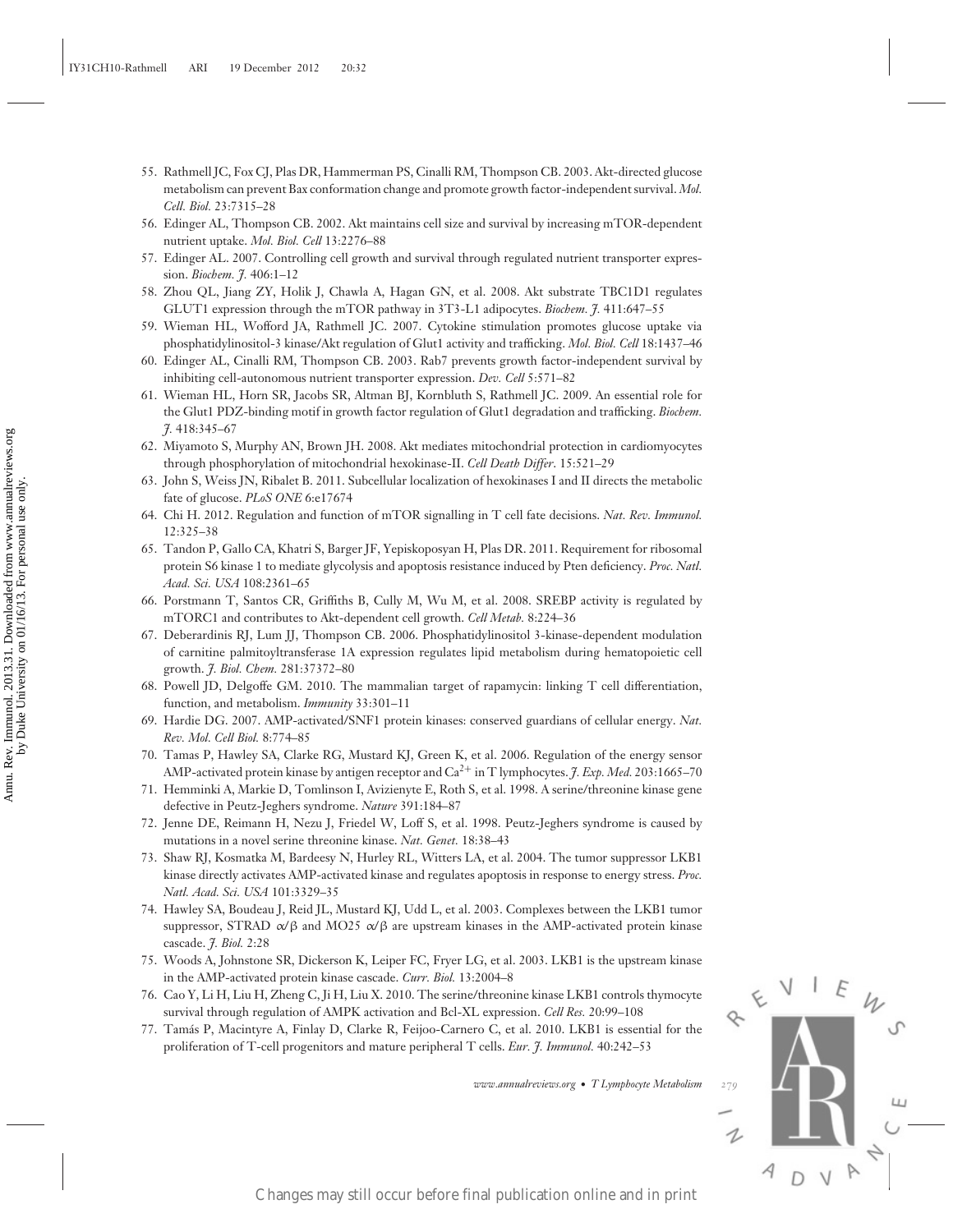- 78. MacIver NJ, Blagih J, Saucillo DC, Tonelli L, Griss T, et al. 2011. The liver kinase B1 is a central regulator of T cell development, activation, and metabolism. *J. Immunol.* 187:4187–98
- 79. Alers S, Loffler AS, Wesselborg S, Stork B. 2012. Role of AMPK-mTOR-Ulk1/2 in the regulation of ¨ autophagy: cross talk, shortcuts, and feedbacks. *Mol. Cell. Biol.* 32:2–11
- 80. Pua HH, He YW. 2007. Maintaining T lymphocyte homeostasis: another duty of autophagy. *Autophagy* 3:266–67
- 81. Hubbard VM, Valdor R, Patel B, Singh R, Cuervo AM, Macian F. 2010. Macroautophagy regulates energy metabolism during effector T cell activation. *J. Immunol.* 185:7349–57
- 82. Michalek RD, Rathmell JC. 2010. The metabolic life and times of a T-cell. *Immunol. Rev.* 236:190–202
- 83. Zheng Y, Collins SL, Lutz MA, Allen AN, Kole TP, et al. 2007. A role for mammalian target of rapamycin in regulating T cell activation versus anergy. *J. Immunol.* 178:2163–70
- 84. Kopf H, de la Rosa GM, Howard OM, Chen X. 2007. Rapamycin inhibits differentiation of Th17 cells and promotes generation of FoxP3+ T regulatory cells. *Int. Immunopharmacol.* 7:1819–24
- 85. Delgoffe GM, Kole TP, Zheng Y, Zarek PE, Matthews KL, et al. 2009. The mTOR kinase differentially regulates effector and regulatory T cell lineage commitment. *Immunity* 30:832–44
- 86. Delgoffe GM, Pollizzi KN, Waickman AT, Heikamp E, Meyers DJ, et al. 2011. The kinase mTOR regulates the differentiation of helper T cells through the selective activation of signaling by mTORC1 and mTORC2. *Nat. Immunol.* 12:295–303
- 87. Cobbold SP, Adams E, Farquhar CA, Nolan KF, Howie D, et al. 2009. Infectious tolerance via the consumption of essential amino acids and mTOR signaling. *Proc. Natl. Acad. Sci. USA* 106:12055–60
- 88. Yan Z, Garg SK, Banerjee R. 2010. Regulatory T cells interfere with glutathione metabolism in dendritic cells and T cells. *J. Biol. Chem.* 285:41525–32
- 89. Semenza GL. 2007. Hypoxia-inducible factor 1 (HIF-1) pathway. *Sci. STKE* 2007:cm8
- 90. Dang EV, Barbi J, Yang HY, Jinasena D, Yu H, et al. 2011. Control of TH17/Treg balance by hypoxiainducible factor 1. *Cell* 146:772–84
- 91. He S, Kato K, Jiang J, Wahl DR, Mineishi S, et al. 2011. Characterization of the metabolic phenotype of rapamycin-treated CD8+ T cells with augmented ability to generate long-lasting memory cells. *PLoS ONE* 6:e20107 Equivalent model and the still of the state of  $\alpha$  and  $\alpha$  and  $\alpha$  and  $\alpha$  and  $\alpha$  and  $\alpha$  and  $\alpha$  and  $\alpha$  and  $\alpha$  and  $\alpha$  and  $\alpha$  and  $\alpha$  and  $\alpha$  and  $\alpha$  and  $\alpha$  and  $\alpha$  and  $\alpha$  and  $\alpha$  and  $\alpha$  and  $\alpha$ 
	- 92. Araki K, Turner AP, Shaffer VO, Gangappa S, Keller SA, et al. 2009. mTOR regulates memory CD8 T-cell differentiation. *Nature* 460:108–12
	- 93. Pearce EL, Walsh MC, Cejas PJ, Harms GM, Shen H, et al. 2009. Enhancing CD8 T-cell memory by modulating fatty acid metabolism. *Nature* 460:103–7
	- 94. Lee NK, Lee SY. 2002. Modulation of life and death by the tumor necrosis factor receptor-associated factors (TRAFs). *J. Biochem. Mol. Biol.* 35:61–66
	- 95. van der Windt GJW, Everts B, Chang CH, Curtis JD, Freitas TC, et al. 2012. Mitochondrial respiratory capacity is a critical regulator of CD8+ T cell memory development. *Immunity* 36:68–78
	- 96. Schwartz RH. 2003. T cell anergy. *Annu. Rev. Immunol.* 21:305–34
	- 97. Harding FA, McArthur JG, Gross JA, Raulet DH, Allison JP. 1992. CD28-mediated signalling costimulates murine T cells and prevents induction of anergy in T-cell clones. *Nature* 356:607–9
	- 98. Powell JD, Lerner CG, Schwartz RH. 1999. Inhibition of cell cycle progression by rapamycin induces T cell clonal anergy even in the presence of costimulation. *J. Immunol.* 162:2775–84
	- 99. Tokunaga C, Yoshino K, Yonezawa K. 2004. mTOR integrates amino acid- and energy-sensing pathways. *Biochem. Biophys. Res. Commun.* 313:443–46
	- 100. Beverly B, Kang SM, Lenardo MJ, Schwartz RH. 1992. Reversal of in vitro T cell clonal anergy by IL-2 stimulation. *Int. Immunol.* 4:661–71
	- 101. Zajac AJ, Blattman JN, Murali-Krishna K, Sourdive DJ, Suresh M, et al. 1998. Viral immune evasion due to persistence of activated T cells without effector function. *J. Exp. Med.* 188:2205–13
	- 102. Shin H, Wherry EJ. 2007. CD8 T cell dysfunction during chronic viral infection. *Curr. Opin. Immunol.* 19:408–15
	- 103. Wherry EJ, Ha SJ, Kaech SM, Haining WN, Sarkar S, et al. 2007. Molecular signature of CD8+ T cell exhaustion during chronic viral infection. *Immunity* 27:670–84
	- 104. Barber DL, Wherry EJ, Masopust D, Zhu B, Allison JP, et al. 2006. Restoring function in exhausted CD8 T cells during chronic viral infection. *Nature* 439:682–87

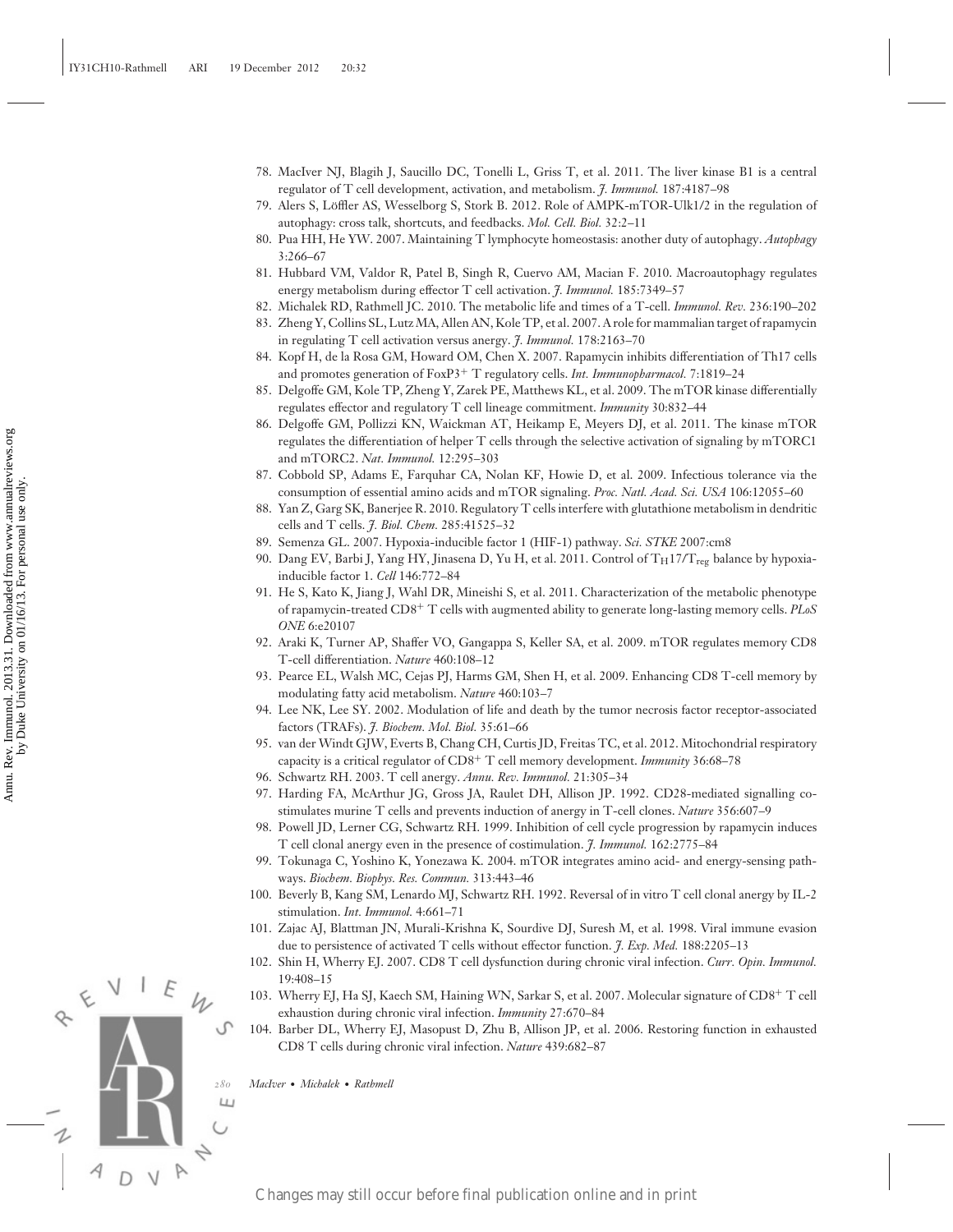- 105. Kaufmann DE, Walker BD. 2009. PD-1 and CTLA-4 inhibitory cosignaling pathways in HIV infection and the potential for therapeutic intervention. *J. Immunol.* 182:5891–97
- 106. Blackburn SD, Shin H, Haining WN, Zou T, Workman CJ, et al. 2009. Coregulation of CD8+ T cell exhaustion by multiple inhibitory receptors during chronic viral infection. *Nat. Immunol.* 10:29–37
- 107. Parry RV, Chemnitz JM, Frauwirth KA, Lanfranco AR, Braunstein I, et al. 2005. CTLA-4 and PD-1 receptors inhibit T-cell activation by distinct mechanisms. *Mol. Cell. Biol.* 25:9543–53
- 108. Francisco LM, Salinas VH, Brown KE, Vanguri VK, Freeman GJ, et al. 2009. PD-L1 regulates the development, maintenance, and function of induced regulatory T cells. *J. Exp. Med.* 206:3015–29
- 109. Weng NP, Akbar AN, Goronzy J. 2009. CD28− T cells: their role in the age-associated decline of immune function. *Trends Immunol.* 30:306–12
- 110. Coloff JL, Mason EF, Altman BJ, Gerriets VA, Liu T, et al. 2011. Akt requires glucose metabolism to suppress puma expression and prevent apoptosis of leukemic T cells. *J. Biol. Chem.* 286:5921–33
- 111. Navarro F, Bacurau AVN, Vanzelli A, Meneguello-Coutinho M, Uchida MC, et al. 2010. Changes in glucose and glutamine lymphocyte metabolisms induced by type I interferon α. *Mediat. Inflamm.* 2010:364290
- 112. Ostroukhova M, Goplen N, Karim MZ, Michalec L, Guo L, et al. 2012. The role of low-level lactate production in airway inflammation in asthma. *Am. J. Physiol. Lung Cell Mol. Physiol.* 302:L300–7
- 113. Bian L, Josefsson E, Jonsson IM, Verdrengh M, Ohlsson C, et al. 2009. Dichloroacetate alleviates development of collagen II-induced arthritis in female DBA/1 mice. *Arthritis Res. Ther.* 11:R132
- 114. Benke PJ, Drisko J, Ahmad P. 1991. Increased oxidative metabolism in phytohemagglutinin-stimulated lymphocytes from patients with systemic lupus erythematosus is associated with serum SSA antibody. *Biochem. Med. Metab. Biol.* 45:28–40
- 115. Nagy G, Koncz A, Perl A. 2005. T- and B-cell abnormalities in systemic lupus erythematosus. *Crit. Rev. Immunol.* 25:123–40
- 116. Gergely P Jr, Grossman C, Niland B, Puskas F, Neupane H, et al. 2002. Mitochondrial hyperpolarization and ATP depletion in patients with systemic lupus erythematosus. *Arthritis Rheum.* 46:175–90
- 117. Wahl DR, Petersen B, Warner R, Richardson BC, Glick GD, Opipari AW. 2010. Characterization of the metabolic phenotype of chronically activated lymphocytes. *Lupus* 19:1492–501
- 118. Johnson KM, Chen X, Boitano A, Swenson L, Opipari AW, Glick GD. 2005. Identification and validation of the mitochondrial  $F_1F_0$ -ATPase as the molecular target of the immunomodulatory benzodiazepine Bz-423. *Chem. Biol.* 12:485–96
- 119. Gatza E, Wahl DR, Opipari AW, Sundberg TB, Reddy P, et al. 2011. Manipulating the bioenergetics of alloreactive T cells causes their selective apoptosis and arrests graft-versus-host disease. *Sci. Transl. Med.* 3:67ra8 Changes may influentiate the mean of  $\vec{P}$  Books  $\vec{P}$  Books  $\vec{P}$  Annual Publication on line and in principal publication on line and in principal publication online and influential publication online and influenti
	- 120. Miesel R, Murphy MP, Kroger H. 1996. Enhanced mitochondrial radical production in patients which rheumatoid arthritis correlates with elevated levels of tumor necrosis factor α in plasma. *Free Radic. Res.* 25:161–69
	- 121. Biniecka M, Fox E, Gao W, Ng CT, Veale DJ, et al. 2011. Hypoxia induces mitochondrial mutagenesis and dysfunction in inflammatory arthritis. *Arthritis Rheum.* 63:2172–82
	- 122. Harty LC, Biniecka M, O'Sullivan J, Fox E, Mulhall K, et al. 2012. Mitochondrial mutagenesis correlates with the local inflammatory environment in arthritis. *Ann. Rheum. Dis.* 71:582–88
	- 123. Kopp HP, Kopp CW, Festa A, Krzyzanowska K, Kriwanek S, et al. 2003. Impact of weight loss on inflammatory proteins and their association with the insulin resistance syndrome in morbidly obese patients. *Arterioscler. Thromb. Vasc. Biol.* 23:1042–47
	- 124. Hotamisligil GS, Shargill NS, Spiegelman BM. 1993. Adipose expression of tumor necrosis factor-α: direct role in obesity-linked insulin resistance. *Science* 259:87–91
	- 125. Uysal KT,Wiesbrock SM,MarinoMW, Hotamisligil GS. 1997. Protection from obesity-induced insulin resistance in mice lacking TNF-α function. *Nature* 389:610–14
	- 126. Ventre J, Doebber T, Wu M, MacNaul K, Stevens K, et al. 1997. Targeted disruption of the tumor necrosis factor-α gene: metabolic consequences in obese and nonobese mice. *Diabetes* 46:1526–31
	- 127. Krogh-Madsen R, Plomgaard P, Moller K, Mittendorfer B, Pedersen BK. 2006. Influence of TNF-α and IL-6 infusions on insulin sensitivity and expression of IL-18 in humans. *Am. J. Physiol. Endocrinol. Metab.* 291:E108–14

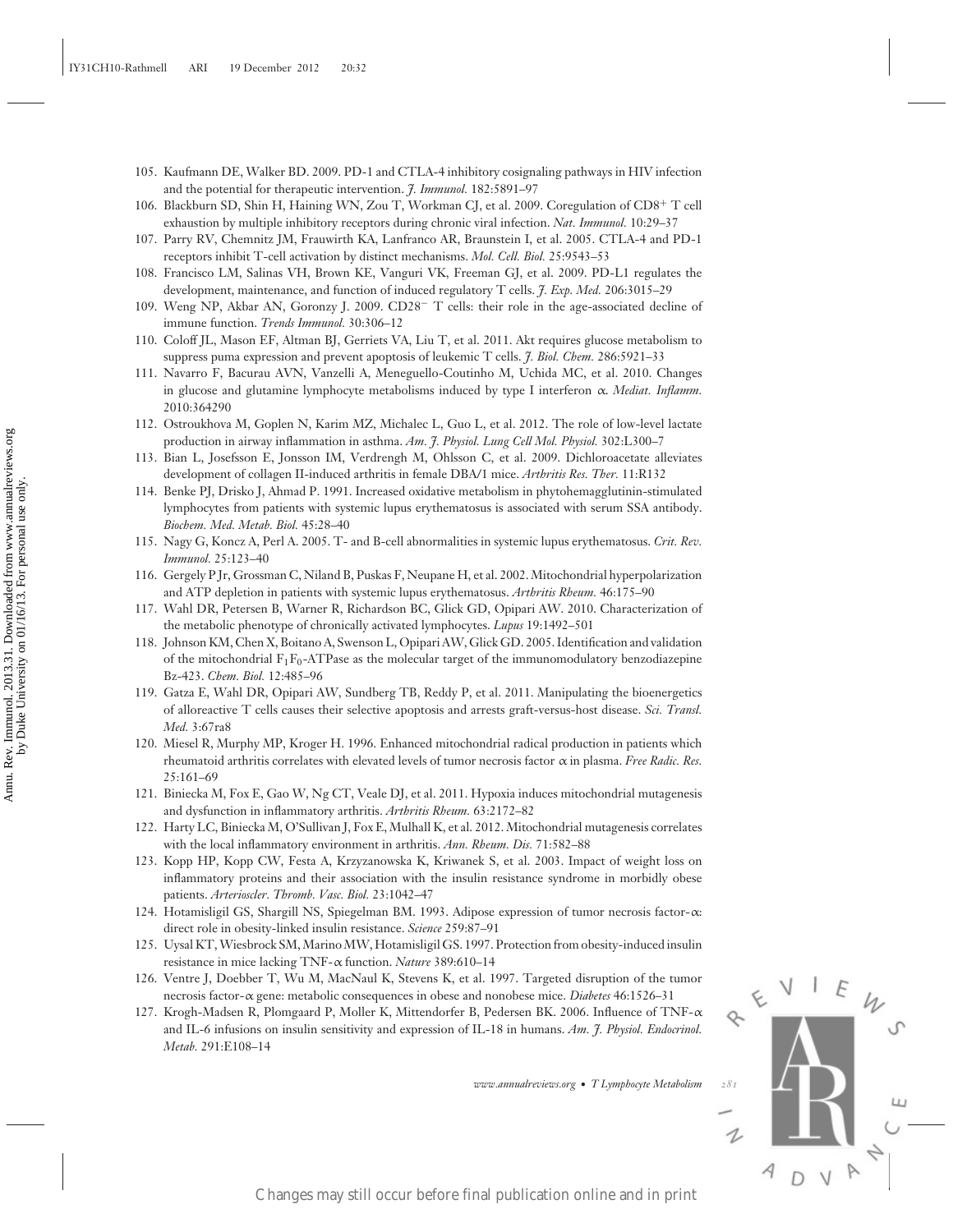- 128. Gregor MF, Hotamisligil GS. 2011. Inflammatory mechanisms in obesity. *Annu. Rev. Immunol.* 29:415– 45
- 129. Ouchi N, Parker JL, Lugus JJ, Walsh K. 2011. Adipokines in inflammation and metabolic disease. *Nat. Rev. Immunol.* 11:85–97
- 130. Olefsky JM, Glass CK. 2010. Macrophages, inflammation, and insulin resistance. *Annu. Rev. Physiol.* 72:219–46
- 131. Galic S, Oakhill JS, Steinberg GR. 2010. Adipose tissue as an endocrine organ. *Mol. Cell. Endocrinol.* 316:129–39
- 132. Vats D, Mukundan L, Odegaard JI, Zhang L, Smith KL, et al. 2006. Oxidative metabolism and PGC-1β attenuate macrophage-mediated inflammation. *Cell Metab.* 4:13–24
- 133. Nishimura S, Manabe I, Nagasaki M, Eto K, Yamashita H, et al. 2009. CD8+ effector T cells contribute to macrophage recruitment and adipose tissue inflammation in obesity. *Nat. Med.* 15:914–20
- 134. Winer S, Chan Y, Paltser G, Truong D, Tsui H, et al. 2009. Normalization of obesity-associated insulin resistance through immunotherapy. *Nat. Med.* 15:921–29
- 135. Feuerer M, Herrero L, Cipolletta D, Naaz A, Wong J, et al. 2009. Lean, but not obese, fat is enriched for a unique population of regulatory T cells that affect metabolic parameters. *Nat. Med.* 15:930–39
- 136. Cipolletta D, Feuerer M, Li A, Kamei N, Lee J, et al. 2012. PPAR-γis a major driver of the accumulation and phenotype of adipose tissue T<sub>reg</sub> cells. *Nature* 486:549-53
- 137. Ahmed M, Gaffen SL. 2010. IL-17 in obesity and adipogenesis. *Cytokine Growth Factor Rev.* 21:449–53
- 138. Zuniga LA, Shen WJ, Joyce-Shaikh B, Pyatnova EA, Richards AG, et al. 2010. IL-17 regulates adipogenesis, glucose homeostasis, and obesity. *J. Immunol.* 185:6947–59
- 139. Mantzoros CS, Magkos F, Brinkoetter M, Sienkiewicz E, Dardeno TA, et al. 2011. Leptin in human physiology and pathophysiology. *Am. J. Physiol. Endocrinol. Metab.* 301:E567–84
- 140. Procaccini C, Jirillo E, Matarese G. 2012. Leptin as an immunomodulator. *Mol. Aspects Med.* 33:35–45
- 141. Fernández-Riejos P, Najib S, Santos-Alvarez J, Martín-Romero C, Pérez-Pérez A, et al. 2010. Role of leptin in the activation of immune cells. *Mediat. Inflamm.* 2010:568343
- 142. Matarese G, Moschos S, Mantzoros CS. 2005. Leptin in immunology. *J. Immunol.* 174:3137–42
- 143. Martín-Romero C, Sánchez-Margalet V. 2001. Human leptin activates PI3K and MAPK pathways in human peripheral blood mononuclear cells: possible role of Sam68. *Cell*. *Immunol.* 212:83–91
- 144. Sánchez-Margalet V, Martín-Romero C. 2001. Human leptin signaling in human peripheral blood mononuclear cells: activation of the JAK-STAT pathway. *Cell*. *Immunol.* 211:30–36
- 145. Chandra RK. 1980. Cell-mediated immunity in genetically obese (C57BL/6J *ob/ob*) mice. *Am. J. Clin. Nutr.* 33:13–16
- 146. Mandel MA, Mahmoud AAF. 1978. Impairment of cell-mediated immunity in mutation diabetic mice (db/db). *J. Immunol.* 120:1375–77
- 147. Ozata M, Ozdemir IC, Licinio J. 1999. Human leptin deficiency caused by a missense mutation: Multiple endocrine defects, decreased sympathetic tone, and immune system dysfunction indicate new targets for leptin action, greater central than peripheral resistance to the effects of leptin, and spontaneous correction of leptin-mediated defects. *J. Clin. Endocrinol. Metab.* 84:3686–95 Changes Changes may still occur before final publication on the still of the still of the still of the still of the still of the still of the still of the still of the still of the still of the still of the still of the s
	- 148. Farooqi IS, Matarese G, Lord GM, Keogh JM, Lawrence E, et al. 2002. Beneficial effects of leptin on obesity, T cell hyporesponsiveness, and neuroendocrine/metabolic dysfunction of human congenital leptin deficiency. *J. Clin. Investig.* 110:1093–103
	- 149. Procaccini C, De Rosa V, Galgani M, Abanni L, Cali G, et al. 2010. An oscillatory switch in mTOR kinase activity sets regulatory T cell responsiveness. *Immunity* 33:929–41
	- 150. Neumann CG, Gewa C, Bwibo NO. 2004. Child nutrition in developing countries. *Pediatr. Ann.* 33:658– 74
	- 151. Brown KH, Solomons NW. 1991. Nutritional problems of developing countries. *Infect. Dis. Clin. North Am.* 5:297–317
	- 152. Schlaudecker EP, Steinhoff MC, Moore SR. 2011. Interactions of diarrhea, pneumonia, and malnutrition in childhood: recent evidence from developing countries. *Curr. Opin. Infect. Dis.* 24:496–502
	- 153. Rodríguez L, Graniel J, Ortiz R. 2007. Effect of leptin on activation and cytokine synthesis in peripheral blood lymphocytes of malnourished infected children. *Clin. Exp. Immunol.* 148:478–85